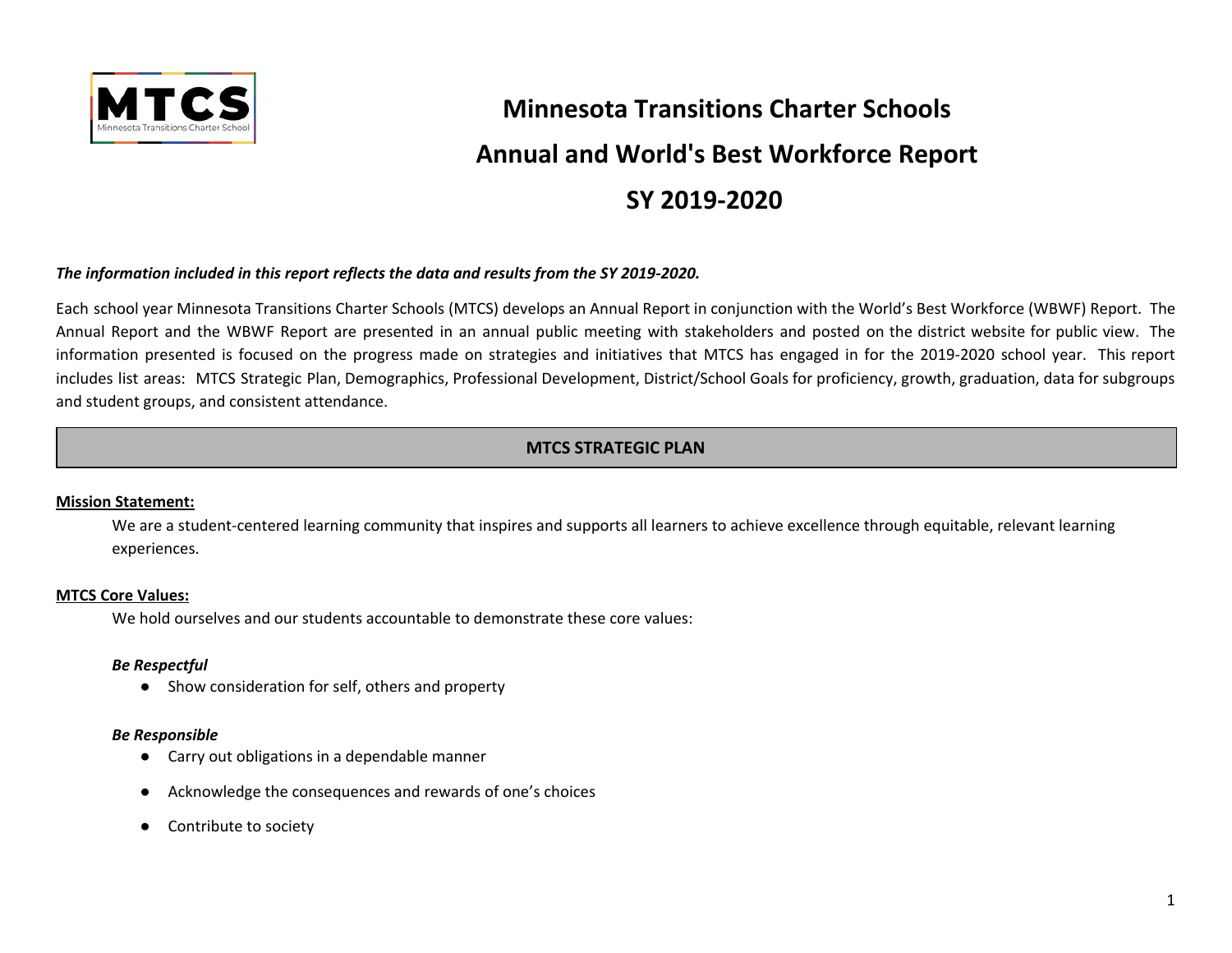#### *Appreciate and Celebrate Diversity*

- Recognize and honor the dignity of each individual
- Celebrate differences among culture, gender and ability
- Work cooperatively with others and resolve conflicts

#### *Have Integrity*

- Display honesty, perseverance, confidence and pride
- Show the courage of your convictions
- Be trustworthy

#### *Have Compassion for Others*

● Show empathy, generosity, kindness, patience and sensitivity

Click here to view the MTCS Strategic Plan- [Strategic Plan](https://mtcs.org/board-of-directors/)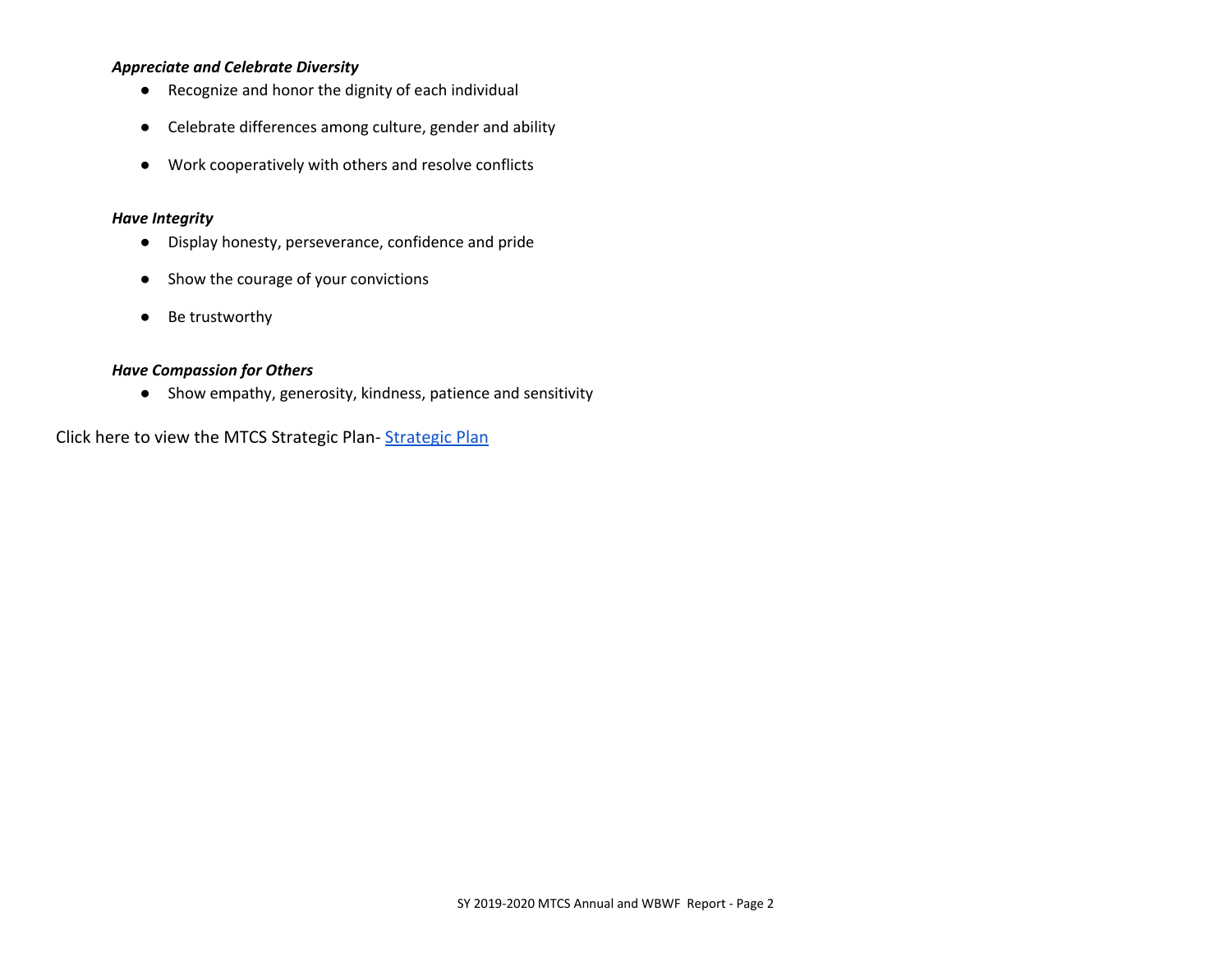#### **MTCS DEMOGRAPHICS**

The K-12 academic community of MTCS is the largest group of charter schools in the state of Minnesota. We are a tuition-free, public school with nine options that serve students in the Twin Cities metro area through our brick and mortar school sites, as well as greater Minnesota through our online options. The information below provides the enrollment data including ethnicity, the percentages of low income students, percentage of students receiving special education services, the percentage of students receiving English Language services, and the number of identified homeless students. *( MN Report Card)*

#### **School Sites**

● Banaadir Academy (K-6) MN Virtual School (Grades 6-12) P.E.A.S.E. Academy (Grades 9-12) Banaadir South (Grades K-6) MTS Elementary (K-6) ● MN Connections Academy (Grades K-12) MTS High (Grades 7-12)

#### **Enrollment, Ethnicity, and Subgroups - reported on Oct 1, 2019** *(MARSS for SY 2019-2020)*

| <b>Enrollment</b> | <b>MTCS District</b> | <b>Banaadir Academy</b> | <b>Banaadir South</b> | <b>MN Connections</b> | <b>MN Virtual</b> | <b>MTS Elementary</b> | <b>MTS High</b> | <b>P.E.A.S.E.</b> |
|-------------------|----------------------|-------------------------|-----------------------|-----------------------|-------------------|-----------------------|-----------------|-------------------|
| Oct 1, 2019       | 3,593                | 140                     | 114                   | 2,613                 | ירר<br>ر ر        | 80                    | 254             | ᅀᅩ                |

| <b>Ethnicity</b>        | Total | <b>Hisp</b> | Amer Ind | Asian   | <b>Black</b> | Pac Islander | White   | 2 or more races |
|-------------------------|-------|-------------|----------|---------|--------------|--------------|---------|-----------------|
| <b>MTCS District</b>    | 3,593 | 9.0%        | 1.9%     | 1.8%    | 19.0%        | .1%          | 60.8%   | 7.4%            |
| <b>Banaadir Academy</b> | 140   | $0.0\%$     | 0.0%     | 0.0%    | 100.0%       | 0.0%         | $0.0\%$ | $0.0\%$         |
| <b>Banaadir South</b>   | 114   | $0.0\%$     | 0.0%     | 0.0%    | 100.0%       | 0.0%         | $0.0\%$ | 0.0%            |
| <b>MN Conn Acad</b>     | 2,613 | 8.1%        | 1.8%     | 2.0%    | 8.0%         | .1%          | 72.3%   | 7.8%            |
| <b>MN Virtual</b>       | 371   | 10.8%       | 2.7%     | 3.5%    | 6.5%         | .5%          | 69.3%   | 6.7%            |
| <b>MTS Elem</b>         | 80    | 12.5%       | 5.0%     | 0.0%    | 50.0%        | 0.0%         | 17.5%   | 15.0%           |
| <b>MTS High</b>         | 254   | 23.6%       | 2.0%     | .4%     | 60.2%        | .4%          | 3.9%    | 9.4%            |
| <b>P.E.A.S.E.</b>       | 21    | 9.5%        | 9.5%     | $0.0\%$ | $0.0\%$      | 0.0%         | 81.0%   | 0.0%            |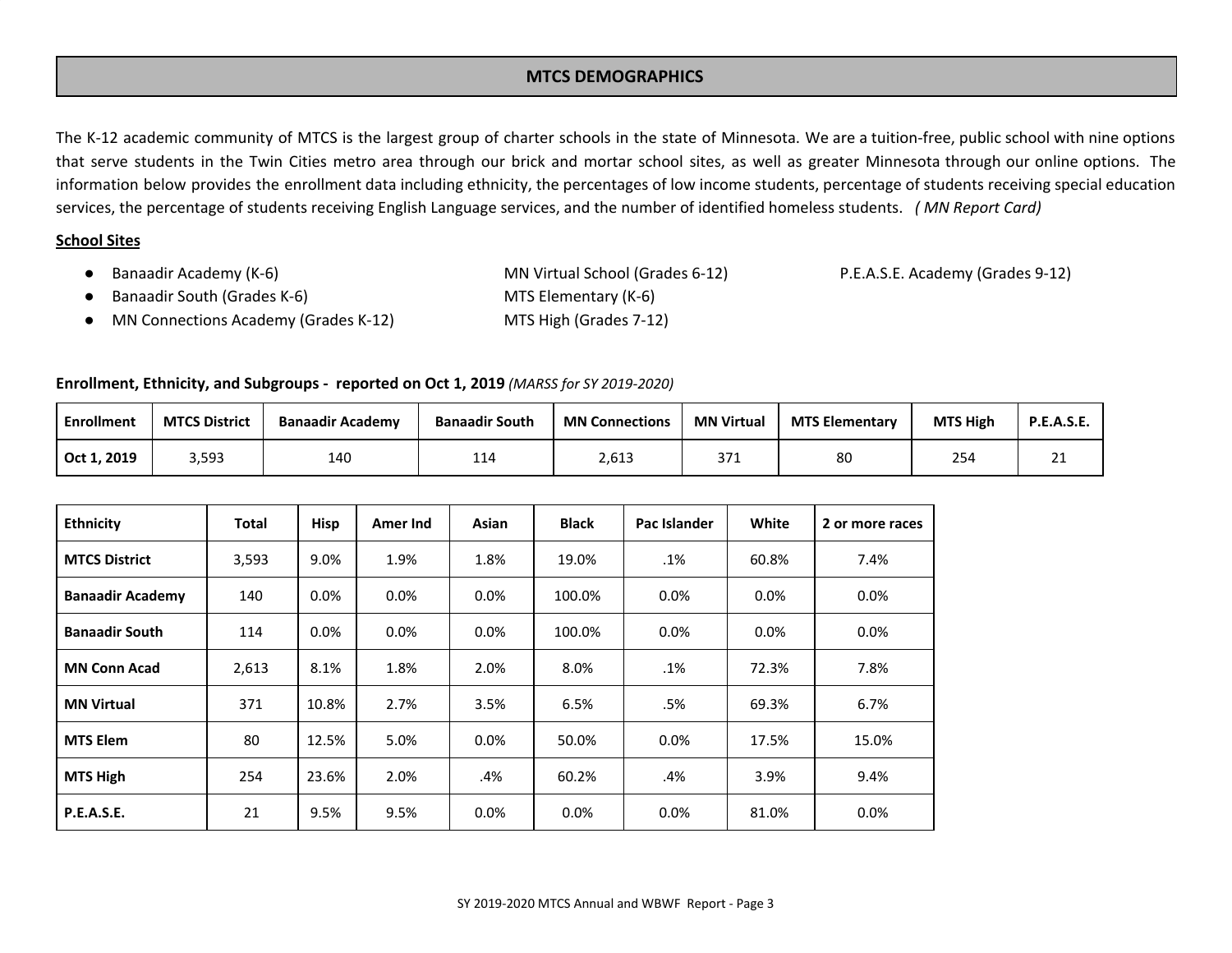| <b>Subgroups</b>                   | <b>MTCS District</b> | <b>Banaadir Academy</b> | <b>Banaadir South</b> | <b>MN Connections</b> | <b>MN Virtual</b> | <b>MTS Elementary</b> | MTS High              | <b>P.E.A.S.E.</b> |
|------------------------------------|----------------------|-------------------------|-----------------------|-----------------------|-------------------|-----------------------|-----------------------|-------------------|
| <b>English</b><br><b>Learners</b>  | 9.5%                 | 77.1%                   | 78.9%                 | 1.4%                  | 3.0%              | 11.3%                 | 33.9%                 | 4.8%              |
| <b>Special</b><br><b>Education</b> | 16.1%                | 2.9%                    | 2.6%                  | 15.4%                 | 22.1%             | 23.8%                 | 26.0%                 | 14.3%             |
| Free/<br>Reduced                   | 55.4%                | greater than<br>90.0%   | greater than<br>90.0% | 49.3%                 | 36.4%             | greater than<br>90.0% | greater than<br>90.0% | 33.3%             |
| <b>Homeless</b>                    | 2.7%                 | 1.4%                    | $0.0\%$               | .9%                   | 4.6%              | 17.5%                 | 15.4%                 | 14.3%             |

#### **MTCS Teaching Profile**

- An experienced educator is defined as one that has more than three years of experience. MTCS has 73.7% of their teachers considered experienced. This is 137 teachers.
- Licensed educators have a license or permission in the subject areas of the courses being taught. MTCS has 98.4% of their teachers licensed in the area they are teaching. This is 305 teachers.
- MTCS has 23.7% of their teachers with advanced degrees (masters or above). This is 44 teachers.

#### **Staffing - Equitable Teacher Access**

MTCS created an Equity Committee to work through all aspects of equity including equitable access to teachers. The Superintendent's Cabinet was also involved in the development of the equity for the school year. It was determined that staff embedded staff development would happen through Q Comp/PLC's on Tuesday and every Friday as an early release day. These would allow support for teachers and staff. Through discussions with parents, staff and students, it was determined that the District needed training on Trauma Informed Practices, Restorative Practices, analyzing data, and standards based instruction. The Scope and Sequence for Math and Reading would be implemented district wide along with interim assessments. Curriculum Mapping would continue for all content areas with embedded standards and benchmarks.

Along with Early Release Fridays to help support the teaching staff with time and training on the staff development focus, the District has invested in instructional and data coaches for all the seat-based sites. The instructional coaches at designated sites partner with teachers to analyze relevant data, set goals, identify and explain teaching strategies aligned to goals, and provide coaching and mentoring until the goals are met. The instructional coaches visit classrooms, observe, and coach teachers in areas of teaching and learning and provide support to teachers in Professional Learning Communities (PLCs).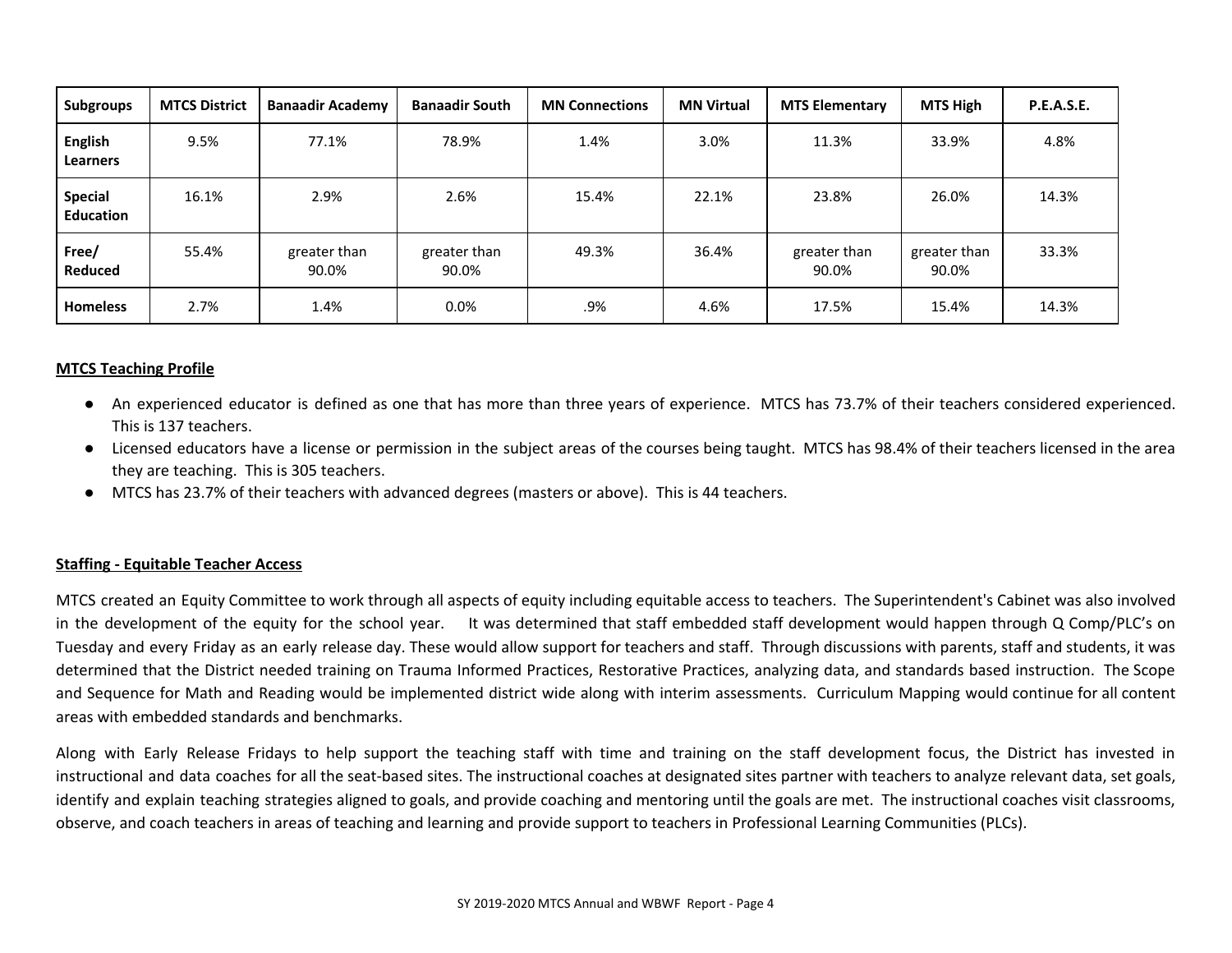MTCS is a Q-Comp District which includes a framework for a mentor/mentee program that supports new teachers in their first three years of teaching. Each school year, mentors are assigned to new teachers providing them the support for instruction and/or professional practices in order to increase professional success as well as ongoing growth and reflection. Other efforts that have been implemented to reward and maintain MTCS teaching staff are embedding staff development during the contract day, implementation of PLCs for teacher collaboration, leadership opportunities provided to instructional staff, and the hiring of instructional coaches in math and reading. MTCS has noticed that this has been critical in providing equity and retaining their instructional staff which has led to the sustainability of instructional practices.

#### **PROFESSIONAL DEVELOPMENT**

MTCS recognizes that effective professional development is essential for student success. Effective professional development has enabled MTCS teachers to develop the knowledge and skills they need to address the MTCS students' learning challenges. MTCFS has been very deliberate each year to provide professional development aligned to the students' needs. MTCS has a District Professional Development Committee that meets regularly and provides input in the development of the professional development calendar. MTCS has implemented Restorative Practices, Trauma Informed practices, analyzing data, and standards based instruction.

Below are the educators that serve on this Professional Development Committee, as well as the professional development calendar for the SY 2019-2020.

| Tamara Schultz            | Shannon Kne           |
|---------------------------|-----------------------|
| <b>Christine Schnaser</b> | Wendy Lorenz-Walraven |
| Kelsey Bennett            | Shawn Fondow          |

#### **SY 2019-2020 Professional Development Calendar**

Goal: Year 1 Lead and Keepers know what they are doing, Teachers come to training with expectation that they take **training back to their classrooms with implementation.**

| <b>Friday PD Plan</b> |                        |                              |                        |                                    |  |  |  |
|-----------------------|------------------------|------------------------------|------------------------|------------------------------------|--|--|--|
|                       | <b>TLAC</b>            | <b>Restorative Practices</b> | <b>Trauma Informed</b> | <b>Standards Based Instruction</b> |  |  |  |
| <b>LEAD</b>           | Shawn Fondow           | Courtney                     | Wendy                  | Christine, Tami                    |  |  |  |
| <b>BA</b>             | <b>Britta Hagstrom</b> | Katie Laird-Cason            | Katie Laird-Cason      | Kelsey                             |  |  |  |
| <b>BanS</b>           | <b>Mandy Wiens</b>     | <b>Kelly Nyberg</b>          | Janae Carvalho         | Christine                          |  |  |  |
| <b>MTSE</b>           | Sue                    | Megan Lexen                  | Sheila M               | Shannon                            |  |  |  |
| <b>MTSS/BMSA</b>      | Andrea                 | Alison Raney                 | Wendy/Mike             | Christine/Tami                     |  |  |  |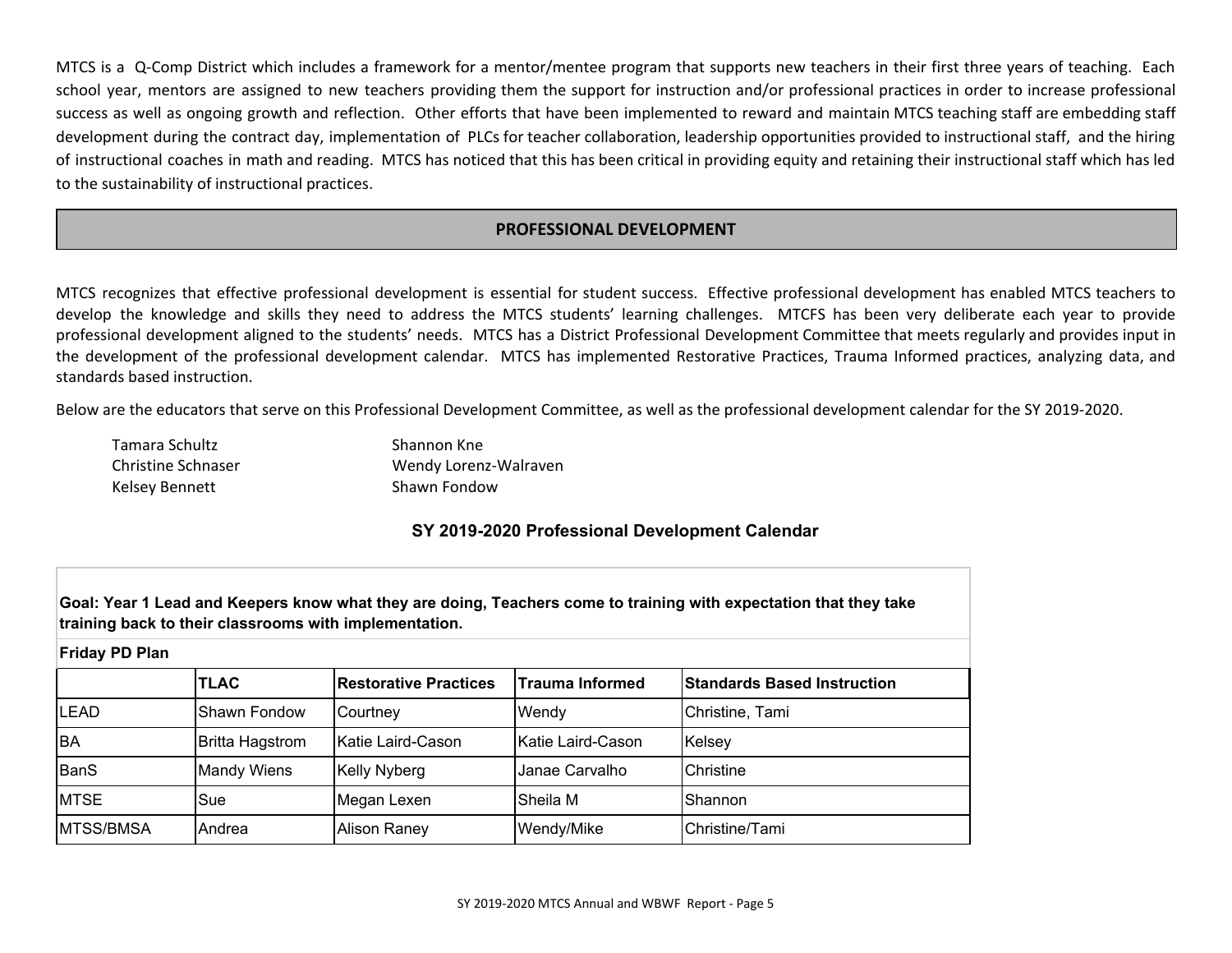# **Directors Responsibilities:**

1. Talk to your Wizards/keepers 2. Is this included in "look fors", walkthroughs and evaluations

# **Keeper Responsibilities :**

1. Keeping the website updated on Friday PD Sites with powerpoint/minutes/video by Monday evening each week.

2. Google classroom assessment per training.

3. Meet with Lead and plan for each training - powerpoint, check for understanding, outcome

|          | <b>BA</b>                       | <b>BAS</b>                                 | <b>MTSE</b>                      | <b>Secondary</b>                |                                                                                         |
|----------|---------------------------------|--------------------------------------------|----------------------------------|---------------------------------|-----------------------------------------------------------------------------------------|
| 9/6/19   | <b>RP</b>                       | Routines &<br><b>Procedures</b>            | <b>SBI</b>                       | T1                              |                                                                                         |
| 9/13/19  | Routines &<br><b>Procedures</b> | <b>SBI</b>                                 | T1                               | <b>RP</b>                       | <b>Focus for first Standard Based</b><br>Instruction (SBI)Training:                     |
| 9/20/19  | <b>SBI</b>                      | TI                                         | <b>RP</b>                        | Routines &<br><b>Procedures</b> | Unpacking standards (learning<br>targets) with scope & sequence<br>and lesson planning. |
| 9/27/19  | Data                            | Data                                       | Data                             | Data                            |                                                                                         |
|          |                                 |                                            |                                  |                                 | MTS Elementary 1:00 - 3:00                                                              |
| 10/4/19  | T <sub>l</sub>                  | <b>RP</b>                                  | <b>Routines &amp; Procedures</b> | <b>SBI</b>                      | Banaadir South 1:00 - 3:00                                                              |
| 10/11/19 | <b>RP</b>                       | Routines &<br><b>Procedures</b>            | <b>SBI</b>                       | TI                              | MTS Secondary/Ban M&S<br>1:55-3:55                                                      |
| 10/25/19 | Data/Special Ed                 | Data/Special Ed                            | Data/Special Ed                  | Data/Special Ed                 | Banaadir North 1:00 - 3:00                                                              |
| 11/1/19  | Routines &<br><b>Procedures</b> | <b>SBI</b>                                 | TI                               | <b>RP</b>                       |                                                                                         |
| 11/8/19  | <b>SBI</b>                      | TI                                         | <b>RP</b>                        | Routines &<br><b>Procedures</b> |                                                                                         |
| 11/15/19 | T <sub>l</sub>                  | <b>RP</b>                                  | <b>Routines &amp; Procedures</b> | <b>SBI</b>                      |                                                                                         |
| 11/22/19 | Data/Special Ed                 | Data/Special Ed                            | Data/Special Ed                  | Data/Special Ed                 |                                                                                         |
| 12/6/19  | <b>RP</b>                       | <b>Routines &amp;</b><br><b>Procedures</b> | <b>SBI</b>                       | TI                              |                                                                                         |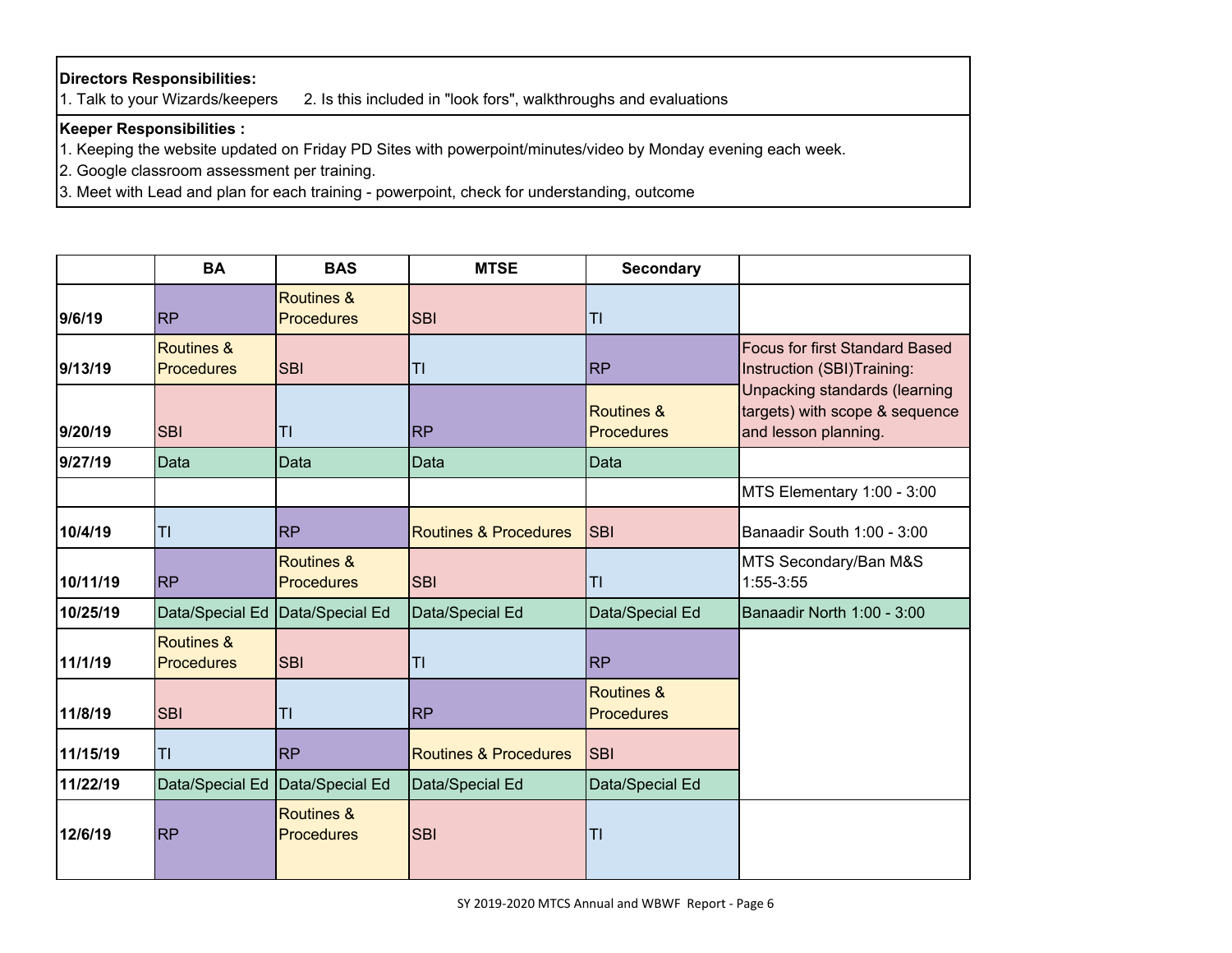| 12/13/19  | <b>Routines &amp;</b><br><b>Procedures</b> | <b>SBI</b>                                 | T1                               | <b>RP</b>                                  |
|-----------|--------------------------------------------|--------------------------------------------|----------------------------------|--------------------------------------------|
| 12/20/19  | Data/Special Ed   Data/Special Ed          |                                            | Data/Special Ed                  | Data/Special Ed                            |
| 1/10/20   | <b>SBI</b>                                 | T <sub>l</sub>                             | <b>RP</b>                        | <b>Routines &amp;</b><br><b>Procedures</b> |
| 1/17/20   | TI                                         | <b>RP</b>                                  | <b>Routines &amp; Procedures</b> | <b>SBI</b>                                 |
| 1/31/20   | Data/Special Ed   Data/Special Ed          |                                            | Data/Special Ed                  | Data/Special Ed                            |
| 2/7/20    | <b>RP</b>                                  | <b>Routines &amp;</b><br><b>Procedures</b> | <b>SBI</b>                       | TI                                         |
| 2/14/20   | <b>Routines and</b><br><b>Procedures</b>   | <b>SBI</b>                                 | T1                               | <b>RP</b>                                  |
| 2/21/20   | <b>SBI</b>                                 | TI                                         | <b>RP</b>                        | <b>Routines &amp;</b><br><b>Procedures</b> |
| 2/28/20   | Data                                       | Data                                       | Data                             | Data                                       |
|           |                                            |                                            |                                  |                                            |
| 3/6/20    | TI                                         | <b>RP</b>                                  | <b>Routines &amp; Procedures</b> | <b>SBI</b>                                 |
| 3/13/20   | <b>RP</b>                                  | <b>Routines &amp;</b><br><b>Procedures</b> | <b>SBI</b>                       | TI                                         |
| 3/20      | Data                                       | Data                                       | Data                             | Data                                       |
|           |                                            |                                            |                                  |                                            |
| 4/3       | <b>Routines &amp;</b><br><b>Procedures</b> | <b>SBI</b>                                 | T1                               | <b>RP</b>                                  |
| 4/10/0202 | <b>SBI</b>                                 | T1                                         | <b>RP</b>                        | <b>Routines &amp;</b><br><b>Procedures</b> |
| 4/17/2020 | T <sub>l</sub>                             | <b>RP</b>                                  | <b>Routines &amp; Procedures</b> | <b>SBI</b>                                 |
| 4/24/2020 | Data                                       | Data                                       | Data                             | Data                                       |
| 5/1/2020  | <b>RP</b>                                  | Routines &<br><b>Procedures</b>            | <b>SBI</b>                       | TI                                         |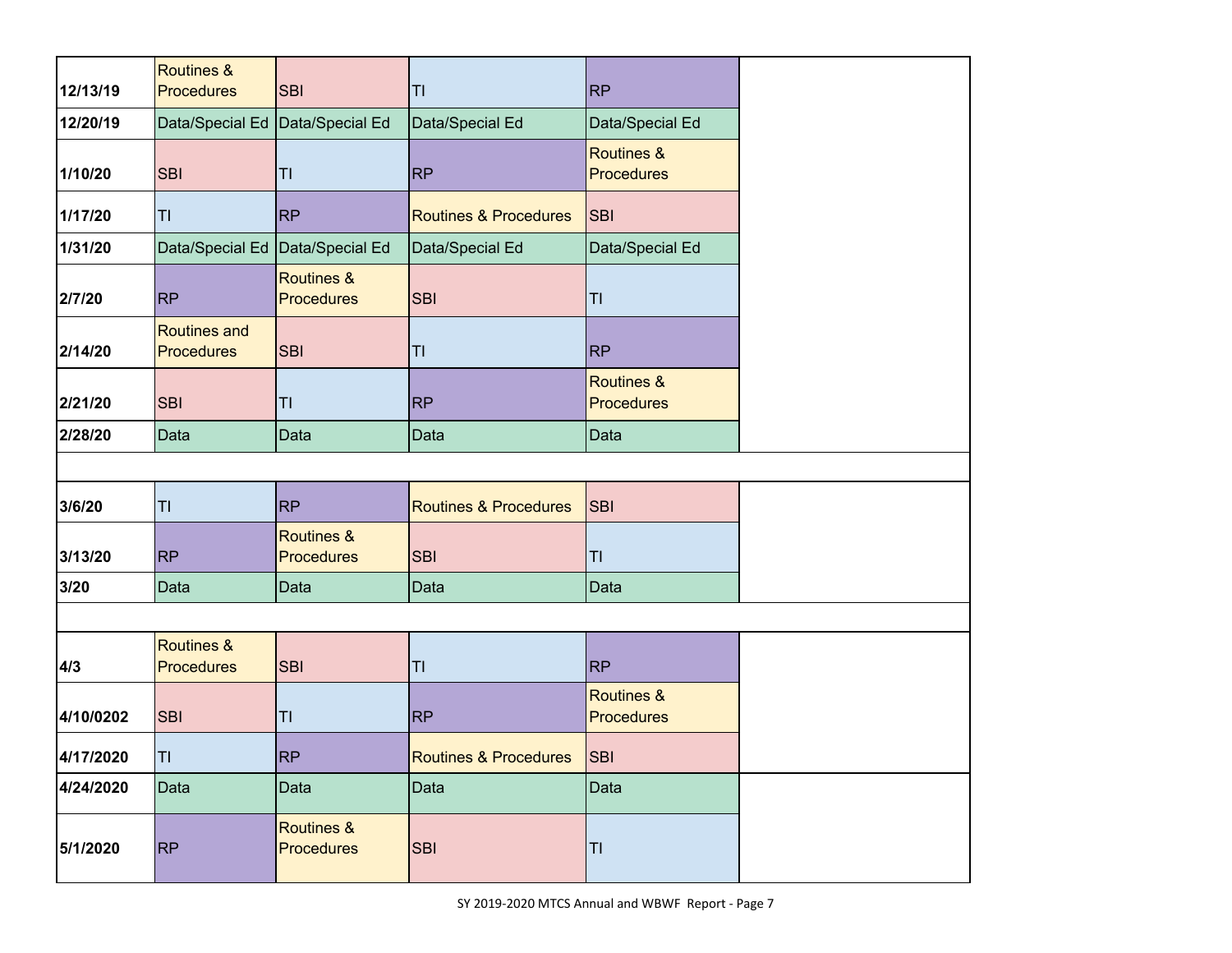| 5/8/2020  | <b>Routines &amp;</b><br><b>Procedures</b> | <b>SBI</b> | TI                        | <b>RP</b>                                  |
|-----------|--------------------------------------------|------------|---------------------------|--------------------------------------------|
| 5/15/2020 | <b>SBI</b>                                 | TI         | <b>RP</b>                 | <b>Routines &amp;</b><br><b>Procedures</b> |
| 5/22/2020 | T1                                         | <b>RP</b>  | Routines & Procedures SBI |                                            |
| 5/29/2020 | Data                                       | Data       | Data                      | Data                                       |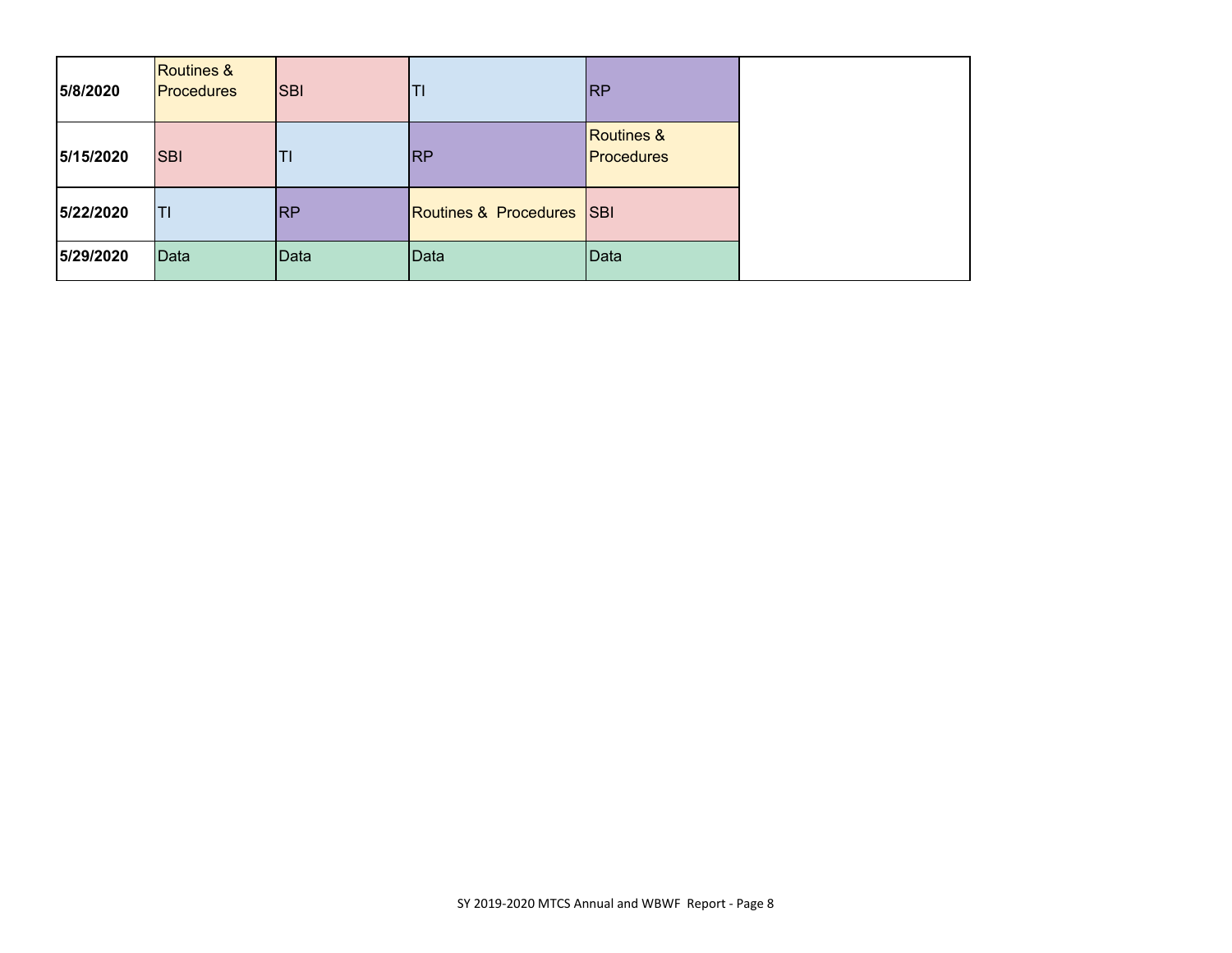#### **DISTRICT - GOALS**

MTCS has continued implementation of evidenced-based strategies aligned to the school improvement turnaround model that allowed us to move from infrastructure to instructional practice allowing administrators more time to assess teaching and learning. Although MTCS continues to experience unprecedented challenges, we continue to push for sustainable practices that elevate and empower the voices of all stakeholders. Our work continues to provide educational excellence for all scholars and engage in the inside out work needed to address institutional biases. **Academic Successes**: MTCS has been successful in developing an academic comprehensive plan that addresses every aspect of the school research that suggests turnaround leaders are more successful with a clear vision. MTCS leadership has created School Leadership Teams that are committed to advancing the goals through a collaborative approach where staff and parents are involved in the decision-making process. Operational flexibility has also provided leadership to strategically hire and assign staff to ensure commitment to the MTCS vision and goals. Schools have been successful in using Professional Learning Communities (PLCs) to address academic barriers to learning through data analysis and differentiating instruction, using a curriculum review cycle/adoption to ensure curriculum/instruction is aligned to the State standards, and creating a safe and trusting environment where teaching produces positive academic outcomes. **Organizational Successes:** MTCS has embraced the model of instructional leadership where administration is a critical factor in the success of a school's improvement initiatives and the overall effectiveness of schools. MTCS administration is responsible to promote the learning and success of all its students. This is evident in the strategies we are implementing and the support we have received from the School Board and school communities. The following strategies are being implemented leading to positive outcomes:

- provide administrators the operational flexibility to make informed decisions
- alignment of administrative leadership in support of district initiatives
- retain and reward teachers and provide professional development as needed (Q-Comp)
- use an evaluation process that provides for immediate feedback and includes classroom walkthroughs
- use data to implement a research-based vertically-aligned and standards-aligned instructional program
- promote continuous use of student data to differentiate instruction to meet needs of individual students
- implement Professional Learning Communities (PLC) for teacher collaboration around differentiated learning
- provide ongoing, high quality, job-embedded professional development aligned with the district/schools' instructional program
- provide appropriate social-emotional and community-oriented services and supports for students
- promote family and parent engagement via community based representation

MTCS developed a three year timeline (2019-2021) for setting district goals aligned to Pillsbury United Communities vision, mission, and values (mission, operational leadership, governance, community and financial) and academic goals related to the World's Best Workforce goals stated below. The Pillsbury United Communities goals align with the goals around Minnesota Statute, section 120B.11 School District Process for Reviewing Curriculum, Instruction, and Student Achievement; Striving for the World's Best Workforce. The School Board has adopted a long-term, comprehensive strategic plan to support and improve teaching and learning that aligns with the vision of PUC, as well as the Minnesota World's Best Workforce goals. If we strive for the following goals, we will have prepared our students to become successful in school and beyond:

● All children are ready for school.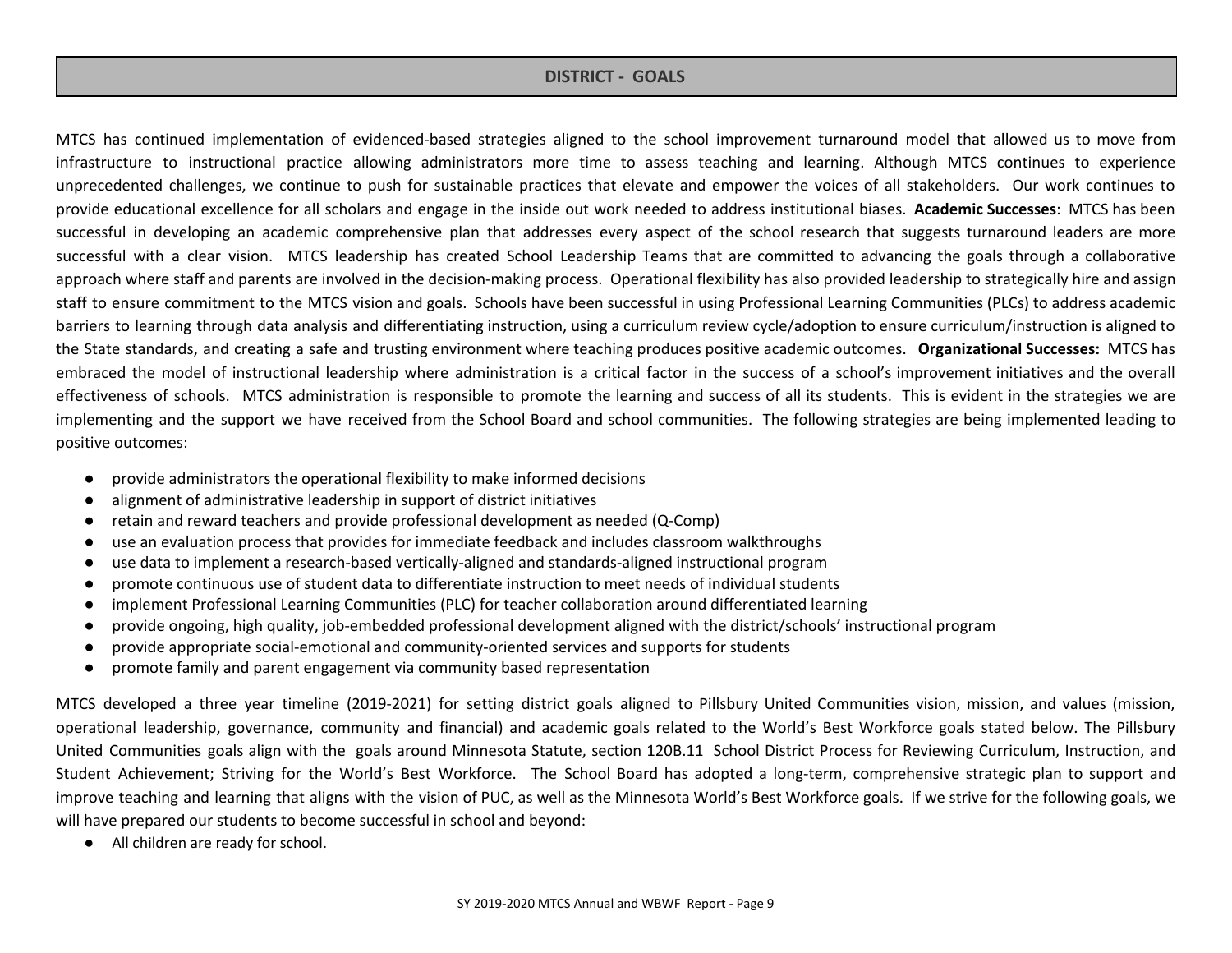- All third-graders can read at grade level.
- All racial and economic achievement gaps between students are closed.
- All students are ready for career and college.
- All students graduate from high school

| <b>NON-ACADEMIC GOALS (Aligned to Pillsbury United Communities Vision, Mission, and Values)</b> |                                                                                                                                                                                                                                                     |  |  |  |  |  |
|-------------------------------------------------------------------------------------------------|-----------------------------------------------------------------------------------------------------------------------------------------------------------------------------------------------------------------------------------------------------|--|--|--|--|--|
|                                                                                                 | Mission Goal - Schools will provide all students the opportunity for arts enrichment by funding projects that create arts expression and experiences.                                                                                               |  |  |  |  |  |
| Measurement                                                                                     | School program offerings/schedules                                                                                                                                                                                                                  |  |  |  |  |  |
| Progress                                                                                        | Goal was met. All sites had access to the Arts enrichment opportunities in the SY 2019-2020.                                                                                                                                                        |  |  |  |  |  |
|                                                                                                 | Operational Leadership Goal - At least 50% of juniors and seniors will take the Armed Services Vocational Aptitude Battery (ASVAB) or the Accuplacer<br>by the end of each school year.                                                             |  |  |  |  |  |
| Measurement                                                                                     | Participation results                                                                                                                                                                                                                               |  |  |  |  |  |
| Progress                                                                                        | Goal was partially met. The ASVAB and/or Accuplacer tests were not administered during COVID-19 so we are unable to provide<br>results for the entire school year. The tests were administered pre COVID-19.                                        |  |  |  |  |  |
|                                                                                                 | Governance Goal - MTCS School Board will improve Board training which will be held annually for all required areas by either setting them to be<br>scheduled before the monthly board meetings until completed by all board members.                |  |  |  |  |  |
| Measurement                                                                                     | List of trainings and participation dates                                                                                                                                                                                                           |  |  |  |  |  |
| Progress                                                                                        | Goal was met. The board completed required training during the SY2019-2020 either before or after board meetings.                                                                                                                                   |  |  |  |  |  |
|                                                                                                 | Community Goal - School administrators and teaching staff at each site will hold a quarterly family meeting to address any concerns, as well as offer<br>strategies to support student learning in the areas of math, reading, and science at home. |  |  |  |  |  |
| Measurement                                                                                     | Date of meetings and participation list                                                                                                                                                                                                             |  |  |  |  |  |
| Progress                                                                                        | Goal was met. School sites held meetings including Parent/Teacher Conferences, Open Houses, and Title Parent Nights.                                                                                                                                |  |  |  |  |  |
|                                                                                                 | Financial Goal - MTCS will reduce the number of audit findings moving toward the goal of no more than two minor findings for the SY 2019-2020.                                                                                                      |  |  |  |  |  |
| Measurement                                                                                     | 2019-2020 audit report                                                                                                                                                                                                                              |  |  |  |  |  |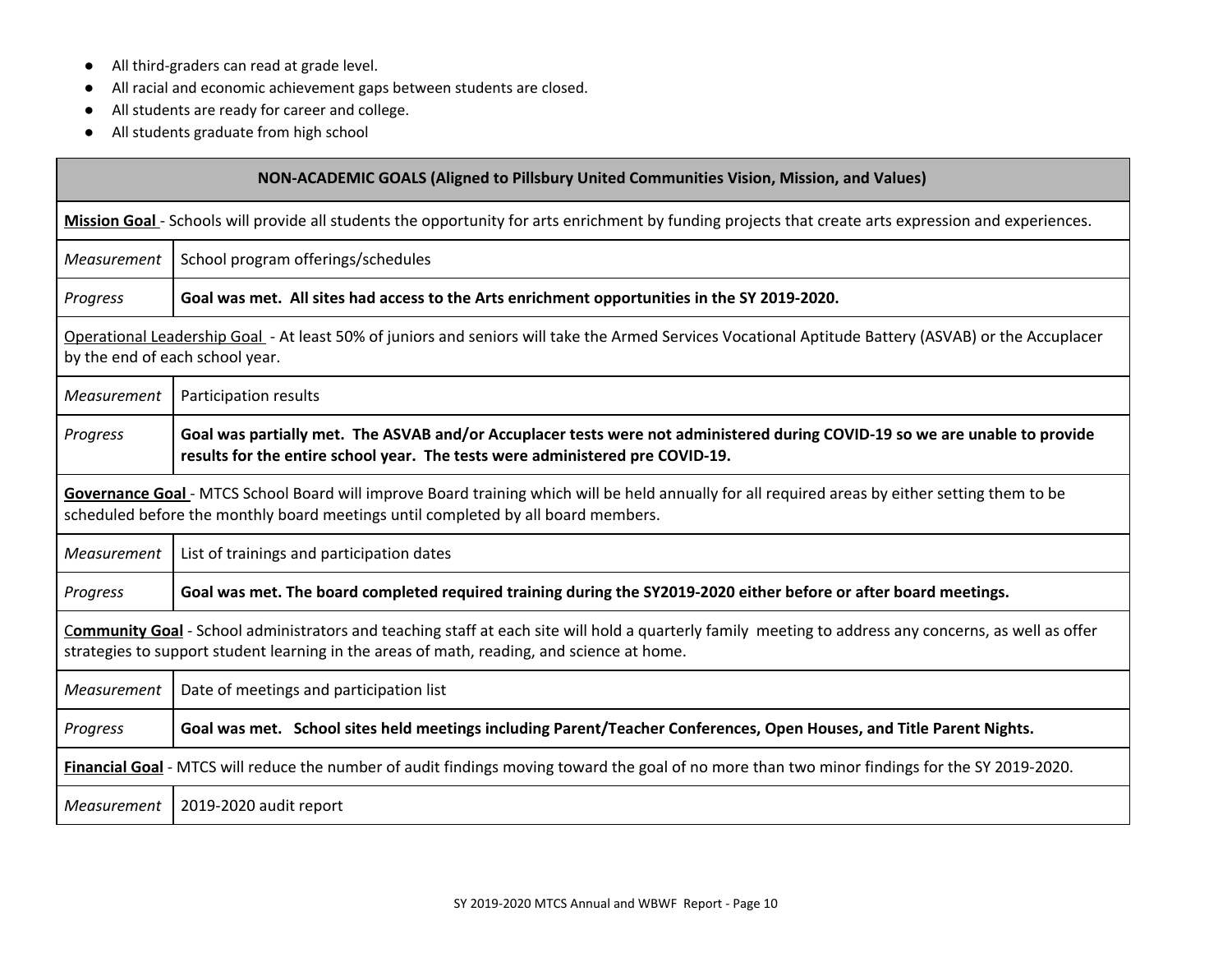Progress Goal in Progress - 2019-2020 audit is in process and results will be provided to the School Board in December 2020.

#### **ACADEMIC GOALS (Aligned to MN World's Best Workforce)**

**Goal #1 - READING** -The percentage of MTCS students in the ethnic subgroups including Black, Hispanic, American Indian, Asian, White, and Two or More Races who meet the enrollment criteria under the North Star Accountability System and who earn achievement levels of Exceeds or Meets the Standards on the Reading MCA (all accountability tests) will increase based on the following targets for each subgroup from 2018-2021.

> Black: 26.4% to 30% Hispanic: 51.2% to 55% American Indian: 40.9% to 44% Asian: 54.5% to 57% White: 63.7% to 66% Two or More Races: 66.7% to 70%

# *Measurement* | MCA Reading Assessment - All Accountability tests *Progress* **Goal is in Progress.** The 2020 MCAs were cancelled due to COVID-19. The table below shows the progress to date.

| <b>MCA Reading Results</b> |       |       |               |  |  |  |
|----------------------------|-------|-------|---------------|--|--|--|
|                            | 2018  | 2019  | 2020          |  |  |  |
| <b>Black</b>               | 26.4% | 26.4% | MCA 2020      |  |  |  |
| Hispanic                   | 51.2% | 47.8% | assessment    |  |  |  |
| American Indian            | 40.9% | 50%   | cancelled due |  |  |  |
| Asian                      | 54.5% | 76.5% | to COVID-19.  |  |  |  |
| White                      | 63.7% | 59.6% |               |  |  |  |
| Two or More Races          | 66.7% | 57.6% |               |  |  |  |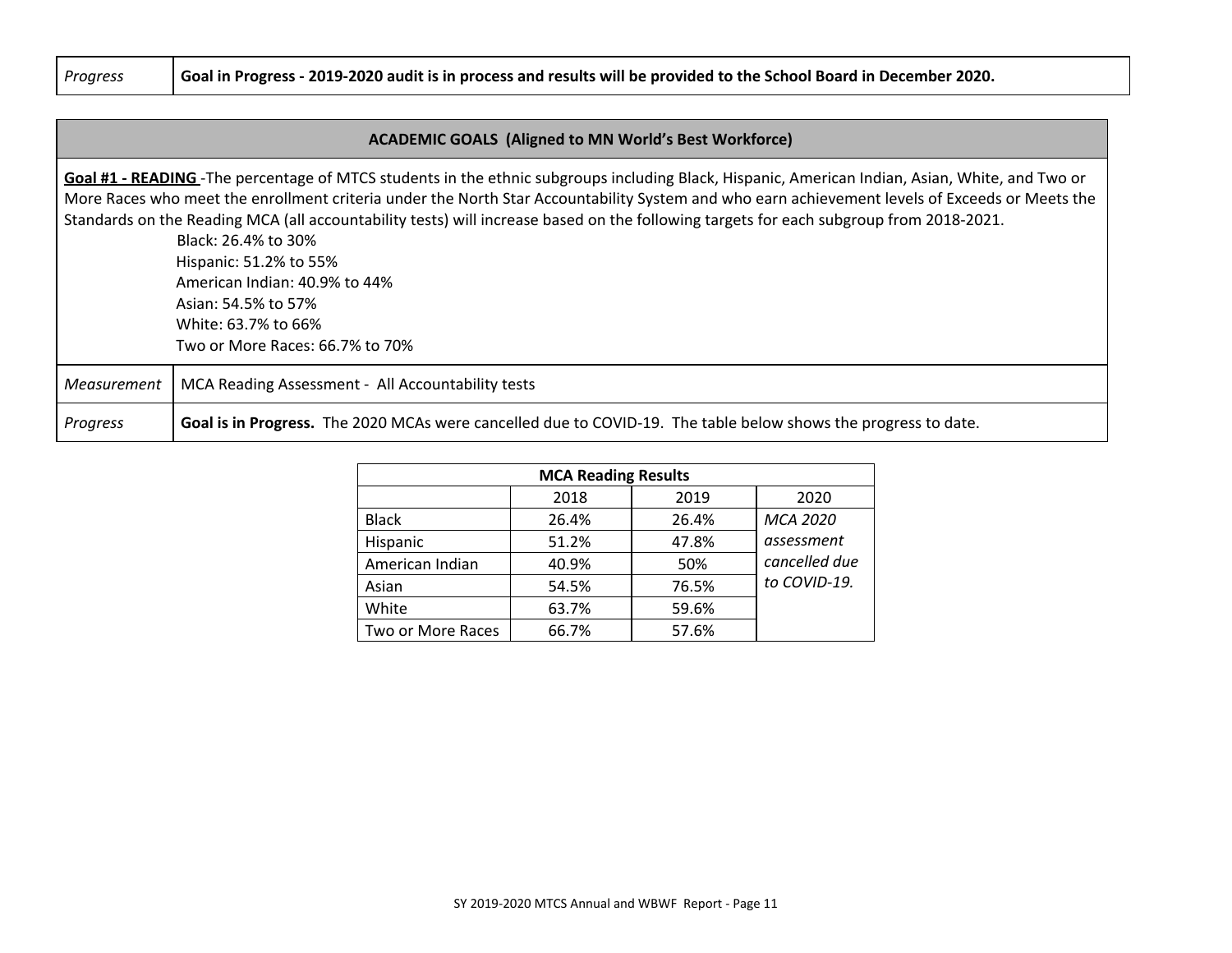**Goal #2 - MATHEMATICS** -The percentage of MTCS students in the ethnic subgroups including Black, Hispanic, American Indian, Asian, White, and Two or More Races who meet the enrollment criteria under the North Star Accountability System and who earn achievement levels of Exceeds or Meets the Standards on the Mathematics MCA (all accountability tests) will increase based on the following targets for each subgroup from 2018-2021.

- Black: 17.8% to 21%
- Hispanic: 20.5% to 23%
- American Indian: 15% to 18%
- Asian: 55% to 60%
- White: 34.5% to 36%
- Two: 37% to 40%

|          | Measurement   MCA Mathematics Assessment - All Accountability tests                       |
|----------|-------------------------------------------------------------------------------------------|
| Progress | The 2020 MCAs were cancelled due to COVID-19. The table below shows the progress to date. |

| <b>MCA Math Results</b> |       |       |                 |  |  |  |
|-------------------------|-------|-------|-----------------|--|--|--|
|                         | 2018  | 2019  | 2020            |  |  |  |
| <b>Black</b>            | 17.8% | 17.3% | <b>MCA 2020</b> |  |  |  |
| Hispanic                | 20.5% | 18.1% | assessment      |  |  |  |
| American Indian         | 15.0% | 15.8% | cancelled due   |  |  |  |
| Asian                   | 55.0% | 62.0% | to COVID-19.    |  |  |  |
| White                   | 34.5% | 32.8% |                 |  |  |  |
| Two or more Races       | 37.0% | 20.8% |                 |  |  |  |

| Goal #3 - All Students Ready for School: By September 30, 2019 all seat based elementary schools (Banaadir Academy, Banaadir South, and MTS<br>Elem) will have 90% or greater of their Kindergarten students enrolled on the first day of school be screened by the end of the first week of school. |                                                                                                                                                                         |  |  |  |  |
|------------------------------------------------------------------------------------------------------------------------------------------------------------------------------------------------------------------------------------------------------------------------------------------------------|-------------------------------------------------------------------------------------------------------------------------------------------------------------------------|--|--|--|--|
| Measurement                                                                                                                                                                                                                                                                                          | Kindergarten screening results                                                                                                                                          |  |  |  |  |
| Progress                                                                                                                                                                                                                                                                                             | Goal was met. Banaadir Academy, Banaadir South, and MTS Elementary had 100% of their kindergarten students screened by the<br>first week of school of the SY 2019-2020. |  |  |  |  |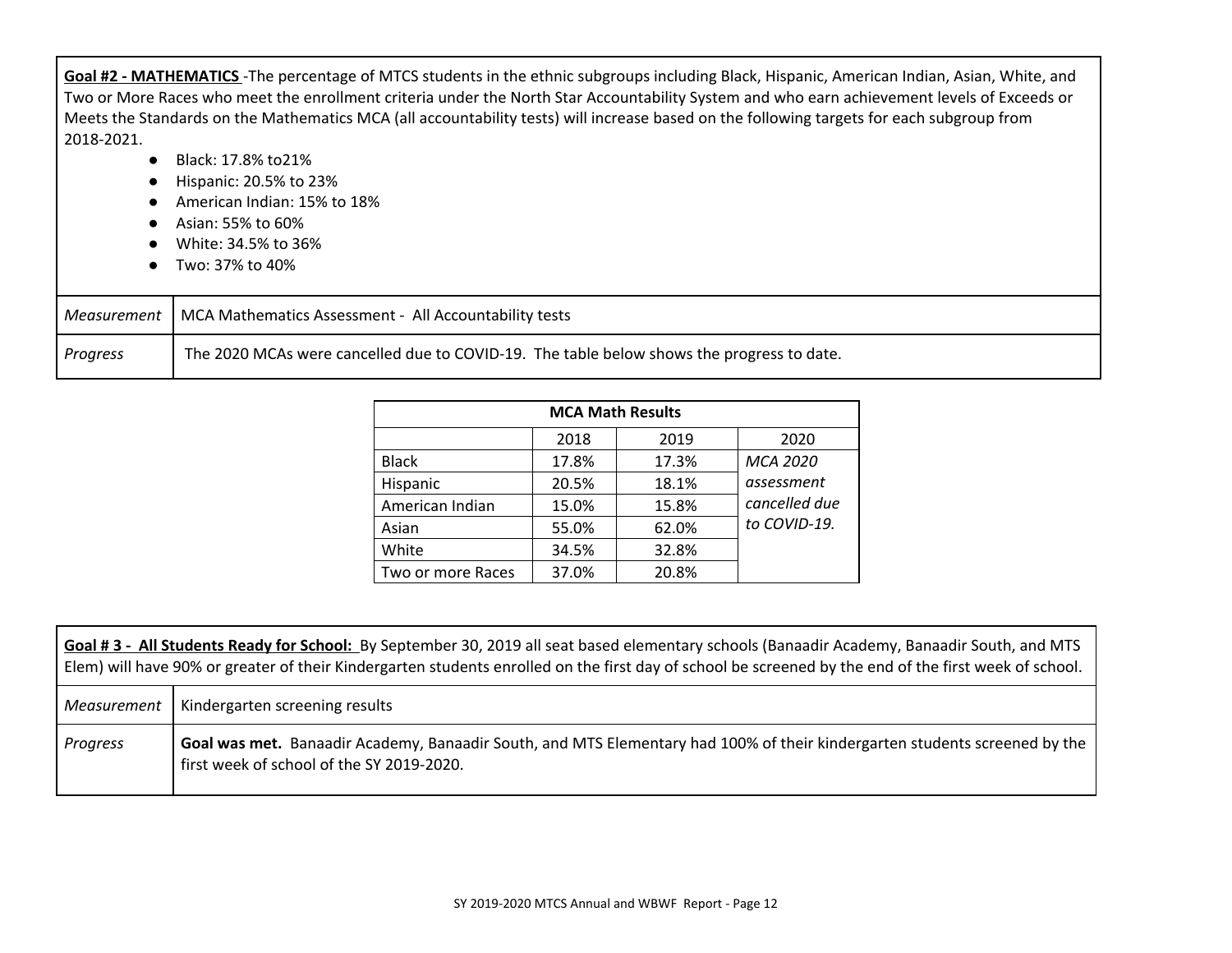| Goal #4 - All third-graders can read at grade level: The percentage of all MTCS non-ELL students enrolled in Grade 3 for at least half an academic<br>year who are proficient on the Minnesota Reading (all accountability tests) will increase from 46.6% in 2019 to 50.0% in 2020. |                                                                         |  |  |  |
|--------------------------------------------------------------------------------------------------------------------------------------------------------------------------------------------------------------------------------------------------------------------------------------|-------------------------------------------------------------------------|--|--|--|
|                                                                                                                                                                                                                                                                                      | Measurement   MCA Grade 3 Reading Assessment - All Accountability tests |  |  |  |
| Progress                                                                                                                                                                                                                                                                             | Goal is in Progress. The 2020 MCAs were cancelled due to COVID-19.      |  |  |  |

| <b>MCA Grade 3 Reading Results</b> |       |                                                |  |  |  |  |
|------------------------------------|-------|------------------------------------------------|--|--|--|--|
| 2020<br>2019                       |       |                                                |  |  |  |  |
|                                    |       |                                                |  |  |  |  |
| Grade 3 - Non English Learners     | 42.6% | MCA 2020 assessment cancelled due to COVID-19. |  |  |  |  |

|             | Goal #4 - All Students are Ready for College and Career: The percentage of MTCS students who are eligible to graduate in SY 2019-2020 will<br>have completed in a career and college readiness course either in a seat-based format or online through MN Virtual School by June 30, 2020. |  |  |  |  |
|-------------|-------------------------------------------------------------------------------------------------------------------------------------------------------------------------------------------------------------------------------------------------------------------------------------------|--|--|--|--|
| Measurement | <b>Student Schedules</b>                                                                                                                                                                                                                                                                  |  |  |  |  |
| Progress    | Goal was met. The percentage of MTCS students eligible for graduating in SY 2019-2020 enrolled in a career and college<br>readiness course was 100%.                                                                                                                                      |  |  |  |  |

| Goal #5 - All Students Graduate: The MTCS 4-year graduation goal for 2019 will be 55.0% with no subgroup below 45.0% as measured by the<br>MN 4-year graduation rates. |                                                                                                                                                                                                                                                                                 |              |  |  |  |  |  |
|------------------------------------------------------------------------------------------------------------------------------------------------------------------------|---------------------------------------------------------------------------------------------------------------------------------------------------------------------------------------------------------------------------------------------------------------------------------|--------------|--|--|--|--|--|
| Measurement                                                                                                                                                            | MN 4-year graduation rates (Rates are reported in January for the previous year. 2020 rates will be reported in January 2021.)                                                                                                                                                  |              |  |  |  |  |  |
| Progress                                                                                                                                                               | Goal was partially met. The 2019 four-year graduation rate for MTCS (district) was 61.4% exceeding the goal of 55.0%. The<br>American Indian subgroup 2019 four-year graduation rate was 30.0% which is below the goal of 45.0%. All other subgroups<br>rates were above 45.0%. |              |  |  |  |  |  |
|                                                                                                                                                                        | Special Ed: 50.8%<br>American Indian: 30.0%<br>Free/Reduced: 54.2%<br>Asian: 50.0%                                                                                                                                                                                              |              |  |  |  |  |  |
| English Learners: 55.6%<br>Black: 47.9%                                                                                                                                |                                                                                                                                                                                                                                                                                 |              |  |  |  |  |  |
|                                                                                                                                                                        | Two or more races: 57.9%<br>Hispanic: 51.6%                                                                                                                                                                                                                                     | White: 65.2% |  |  |  |  |  |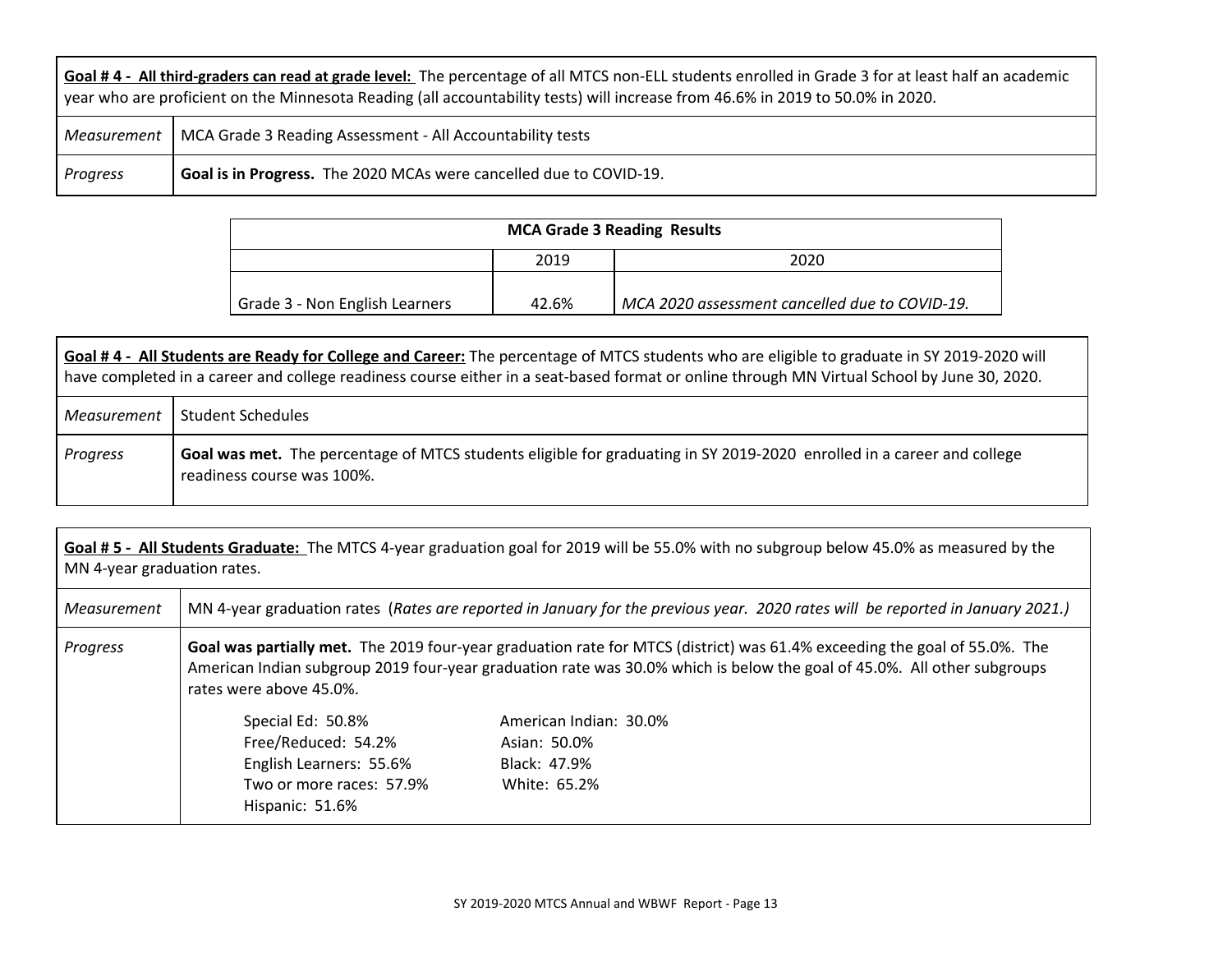#### **NORTH STAR ACCOUNTABILITY FOR PROFICIENCY AND GROWTH**

The MN Department of Education holds schools and districts accountable using a three stage identification process called North Star Accountability. Performance thresholds are set in each stage and support is provided to those districts and schools that are identified as comprehensive support and/or targeted support.

#### Understanding Accountability Ratings: How and Why Schools are Identified for Support under Every Student Succeeds Act (ESSA)

- Identifies Districts for support under the World's Best Workforce law.
- Identifies Schools for support under the Every Student Succeeds Act.
- Uses several indicators grouped into three stages to prioritize schools for different levels of support.
- Replaces the accountability systems from No Child Left Behind and the Minnesota waiver.

|                                                                | MN Department of Education - North Star Accountability System Accountability Indicators                                                                                            |
|----------------------------------------------------------------|------------------------------------------------------------------------------------------------------------------------------------------------------------------------------------|
| <b>Academic Achievement</b>                                    | The number of students at the "Meets Standards" or "Exceeds Standards" achievement levels divided by all students<br>in tested grades. Calculated separately for math and reading. |
| <b>Progress Towards English</b><br><b>Language Proficiency</b> | The average progress English learners made toward individual growth targets on the ACCESS for ELLs test                                                                            |
| <b>Academic Progress</b>                                       | A score based on students' achievement levels from one year to the next. Calculated separately for math and reading.                                                               |
| <b>Graduation Rates</b>                                        | The percentage of students who graduated in four years and seven years.                                                                                                            |
| <b>Consistent Attendance</b>                                   | The percentage of students attending more than 90% of the days they are enrolled.                                                                                                  |

**Three Stage Decision Process**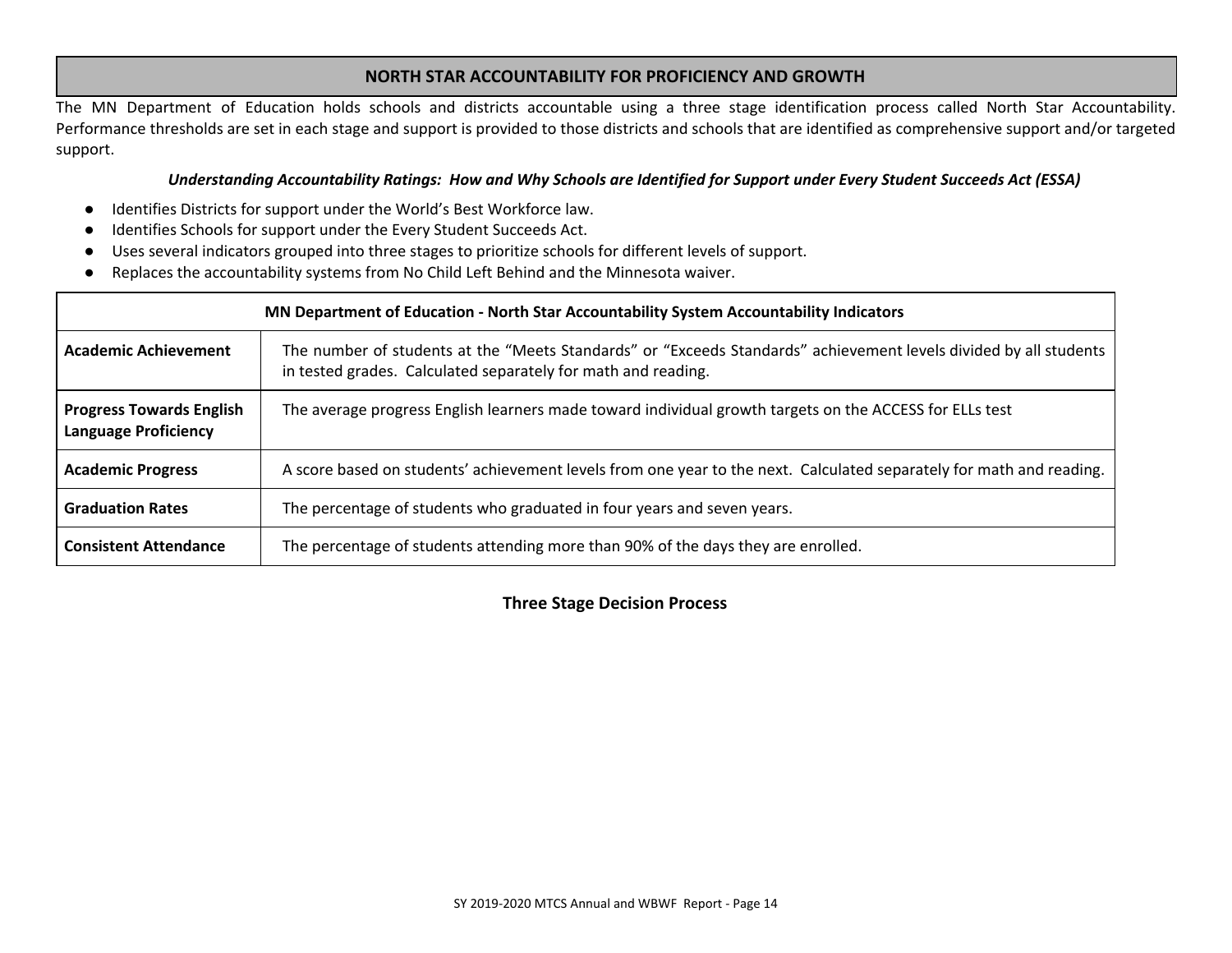

# **DISTRICT - READING**

Below are the District and School results for the All Accountability Tests. 2019 results are used as the 2020 test was cancelled due to COVID-19. A student is considered to be enrolled for half an academic year if their MARSS record shows them enrolled for 50% of the days in the school's year and enrolled by December 15. The combination of half an academic year and December 15 replaces the October 1 standard used in the previous accountability system.



**Reading Progress for 2019 (Growth)**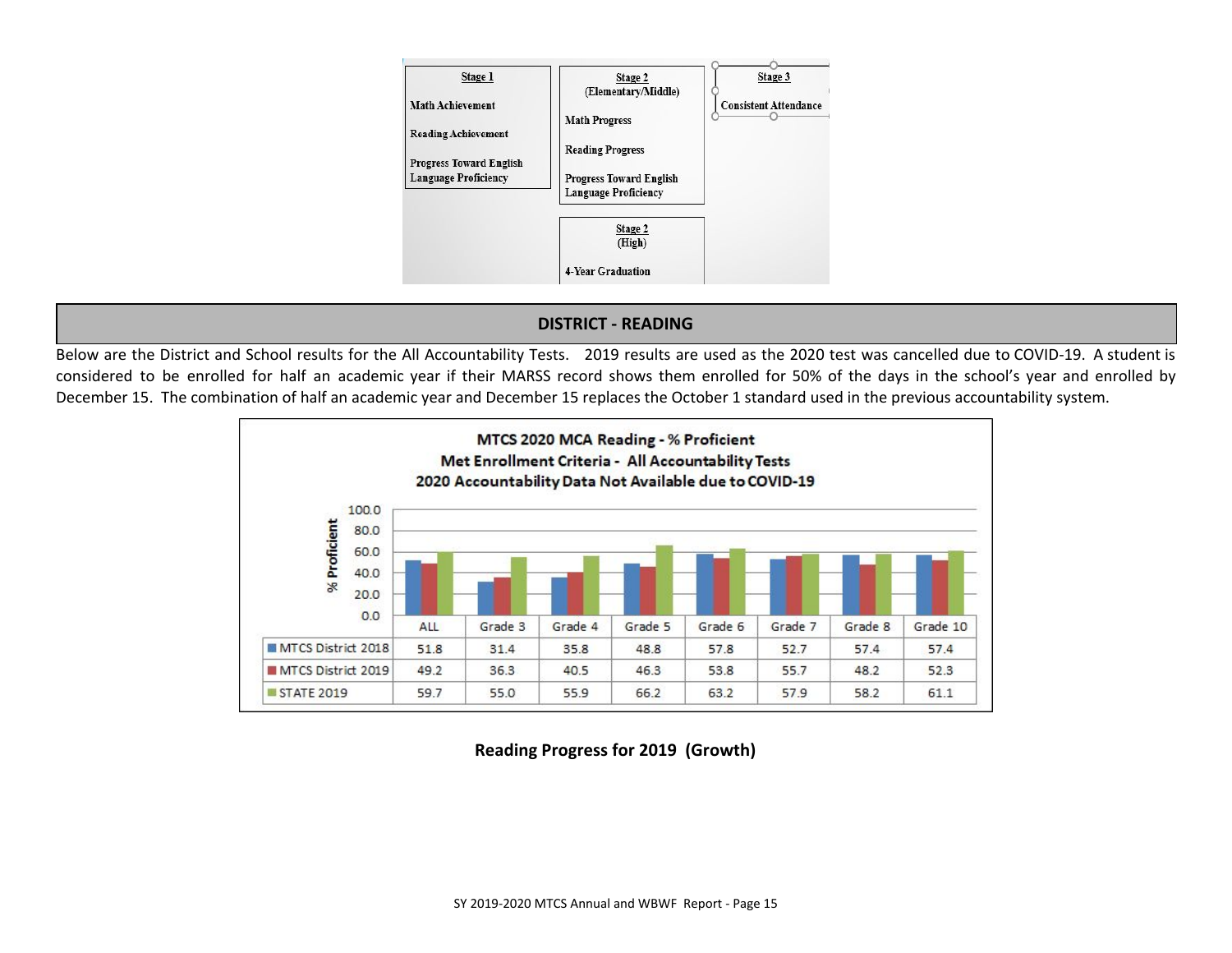|                                                                              | Statewide | <b>Minnesota Transitions</b><br><b>Charter School</b> |
|------------------------------------------------------------------------------|-----------|-------------------------------------------------------|
| <b>Achievement level</b><br>improved                                         | 18.9%     | 16.6%                                                 |
| <b>Achievement level</b><br>maintained                                       | 48.1%     | 39.3%                                                 |
| <b>Achievement level</b><br>decreased or stayed "does<br>not meet standards" | 33.1%     | 44.1%                                                 |

#### *Reading Results:*

- Proficiency increased from 2018 to 2019 for ALL students, as well as in grade 3, grade 4, and grade 7. MTCS students are performing below the STATE level for ALL students, as well as in all grades.
- Growth results indicate 16.6% of students improved their proficiency level from 2018 to 2019, 39.3% maintained their proficiency level from 2018 to 2019, and 44.1% of students decreased achievement levels or stayed Does Not Meet.





**Mathematics Progress for 2019 (Growth)**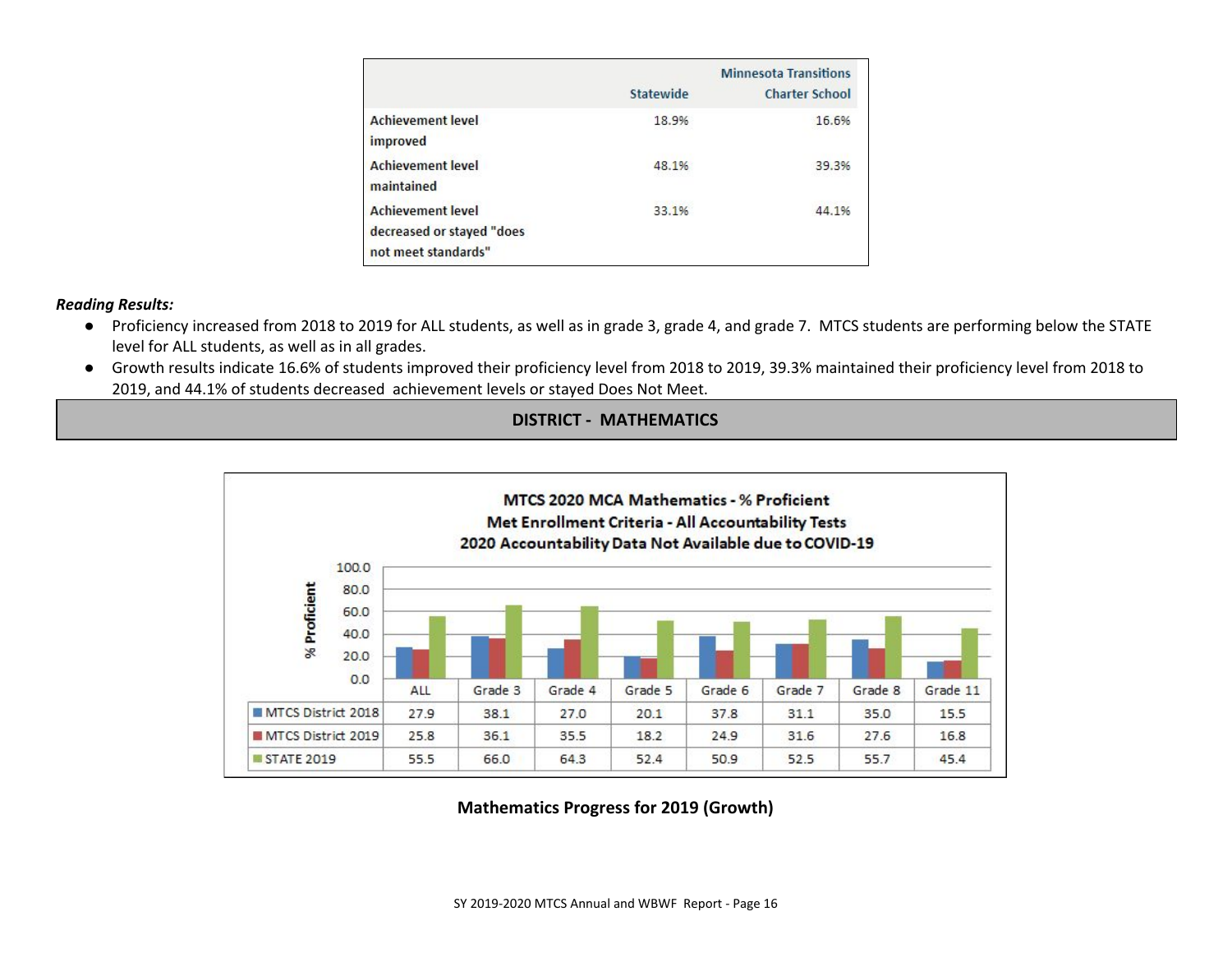|                                                                              | Statewide | <b>Minnesota Transitions</b><br><b>Charter School</b> |
|------------------------------------------------------------------------------|-----------|-------------------------------------------------------|
| <b>Achievement level</b><br>improved                                         | 13.3%     | 11.0%                                                 |
| <b>Achievement level</b><br>maintained                                       | 49.4%     | 31.1%                                                 |
| <b>Achievement level</b><br>decreased or stayed "does<br>not meet standards" | 37.2%     | 57.9%                                                 |

#### *Mathematics Results:*

- Proficiency increased from 2018 to 2019 in grade 4, grade 7 and grade 11. Proficiency decreased for all students, grade 3, grade 5, grade 6, and grade 8. MTCS students are performing below the STATE level for ALL students, as well as in all grades.
- Growth results indicate 11.0% of students improved their proficiency level 2018 to 2019, 31.1% maintained their proficiency level from 2018 to 2019, and 57.9% of students decreased achievement levels or stayed Does not Meet.

# **DISTRICT SUBGROUPS AND STUDENT GROUPS - READING and MATHEMATICS**

| Subgroup                           | 2019 - % Proficient | 2018 - % Proficient | Subgroup                      | 2019 - % Proficient | 2018 - % Proficient |
|------------------------------------|---------------------|---------------------|-------------------------------|---------------------|---------------------|
| <b>Special Education - Reading</b> | 29.0%               | 38.3%               | <b>Hispanic - Reading</b>     | 43.9%               | 46.8%               |
| <b>Special Education - Math</b>    | 21.3%               | 22.0%               | Hispanic - Math               | 16.2%               | 18.1%               |
|                                    |                     |                     |                               |                     |                     |
| <b>Free/Reduced - Reading</b>      | 39.3%               | 41.1%               | American Indian - Reading     | 52.6%               | 40.9%               |
| Free/Reduced - Math                | 17.9%               | 20.7%               | <b>American Indian - Math</b> | 17.4%               | 13.6%               |
|                                    |                     |                     |                               |                     |                     |
| <b>English Learners - Reading</b>  | 9.4%                | 11.5%               | Two or More Races - Reading   | 57.1%               | 65.1%               |
| <b>English Learners - Math</b>     | 8.1%                | 12.4%               | Two or More Races - Math      | 21.7%               | 36.7%               |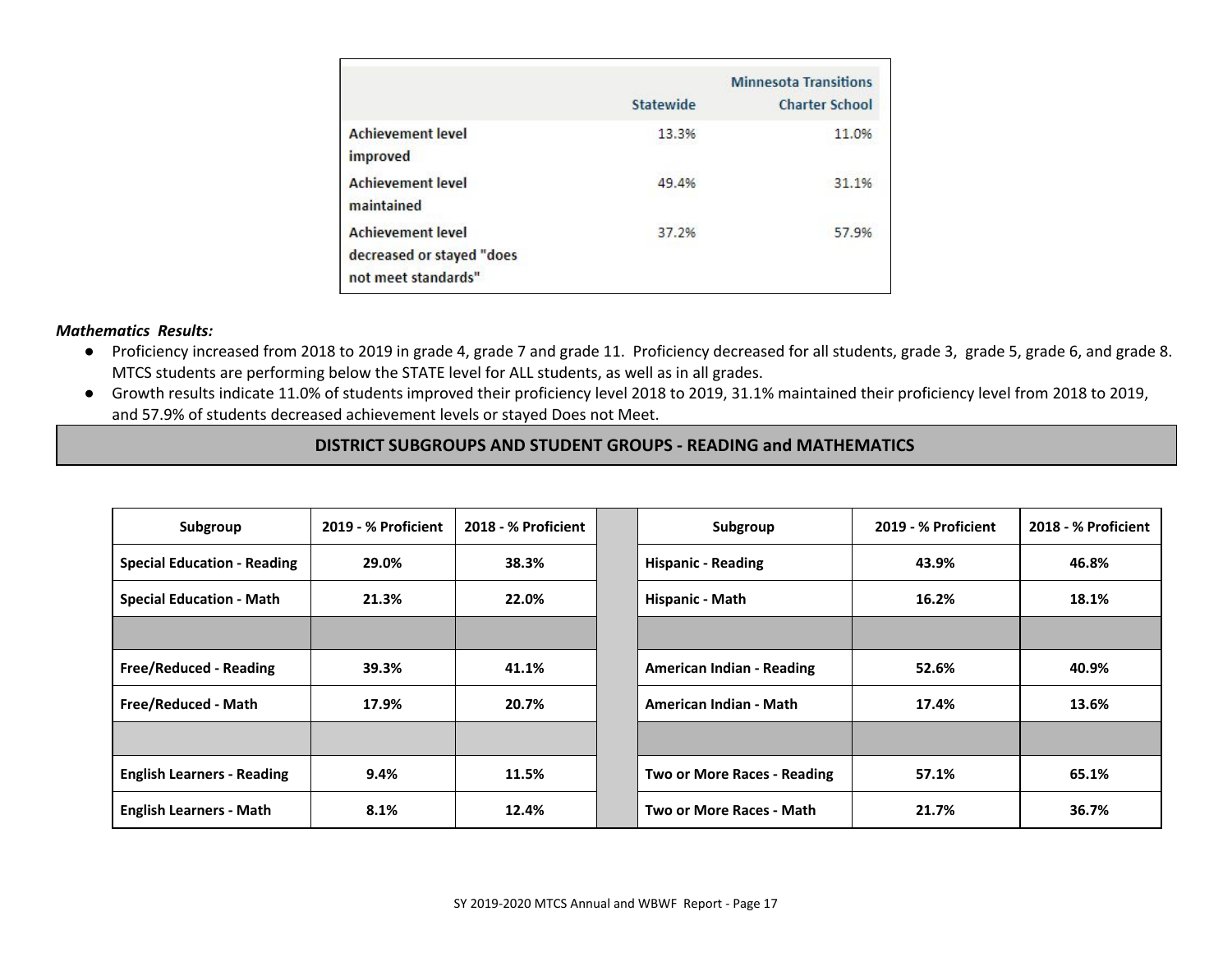| <b>White - Reading</b> | 58.4% | 62.7% | <b>Black - Reading</b> | 25.2% | 26.5% |
|------------------------|-------|-------|------------------------|-------|-------|
| White - Math           | 30.8% | 32.2% | <b>Black - Math</b>    | 16.2% | 18.3% |
|                        |       |       |                        |       |       |
| <b>Asian - Reading</b> | 77.8% | 66.7% |                        |       |       |
| Asian - Math           | 57.1% | 54.5% |                        |       |       |

# **BANAADIR ACADEMY - PROFICIENCY and GROWTH**



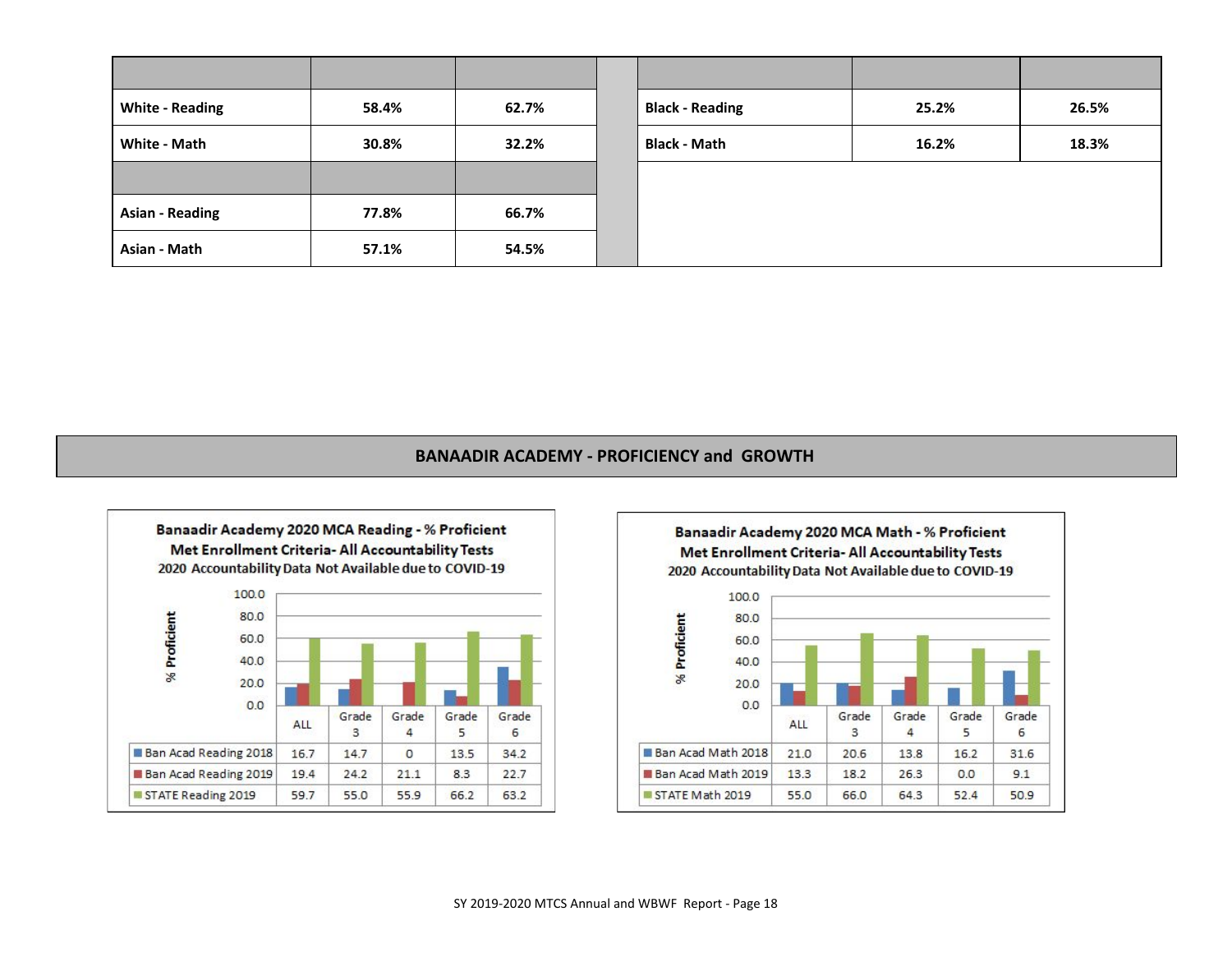| Growth - Progress from 2018 to 2019                                                                                     | 2019 Reading | <b>2019 Math</b> |
|-------------------------------------------------------------------------------------------------------------------------|--------------|------------------|
| Achievement Level Improved - students moving up one level                                                               | 21.9%        | 9.4%             |
| Achievement Level Maintained - students staying the same level                                                          | 17.2%        | 14.1%            |
| Achievement Level Decreased or Stayed the Same Does Not Meet - students who decreased levels or remained Does not Meets | 60.9%        | 76.6%            |

#### *Results:*

- Reading Proficiency increased from 2018 to 2019 for ALL students, in grade 3 and grade 4. Reading proficiency decreased in grade 5 and grade 6. Math proficiency increased from 2018 to 2019 in grade 4. Math proficiency decreased for all students, grade 3, grade 5 and grade 6.
- MTCS students are performing below the STATE level for ALL students, as well as in all grades both in reading and math.
- Reading growth results from 2018 to 2019 indicate that 21.9% of Banaadir Academy students moved up one level, 17.2% remained the same level and 60.9% decreased or remained Does Not Meet. Math growth results from 2018 to 2019 indicate that 9.4% students moved up one level, 14.1% remained the same level and 76.6% decreased or remained Does Not Meet.

#### *Highlights:*

● Fall to Winter Growth results showed 94% of 6th graders met their RIT Math, 78% of 6th graders met their RIT Reading, and 81% of 5th graders met their RIT Reading.

# **BANAADIR SOUTH - PROFICIENCY and GROWTH**

Grade 6 results are not reported as cell sizes fell below 10 students. 2018 Grade 3 math and reading results did not meet the cell size limitation for All Accountability Tests so all students tested results are reported for grade 3 only. All other grade results are for All Accountability Tests.



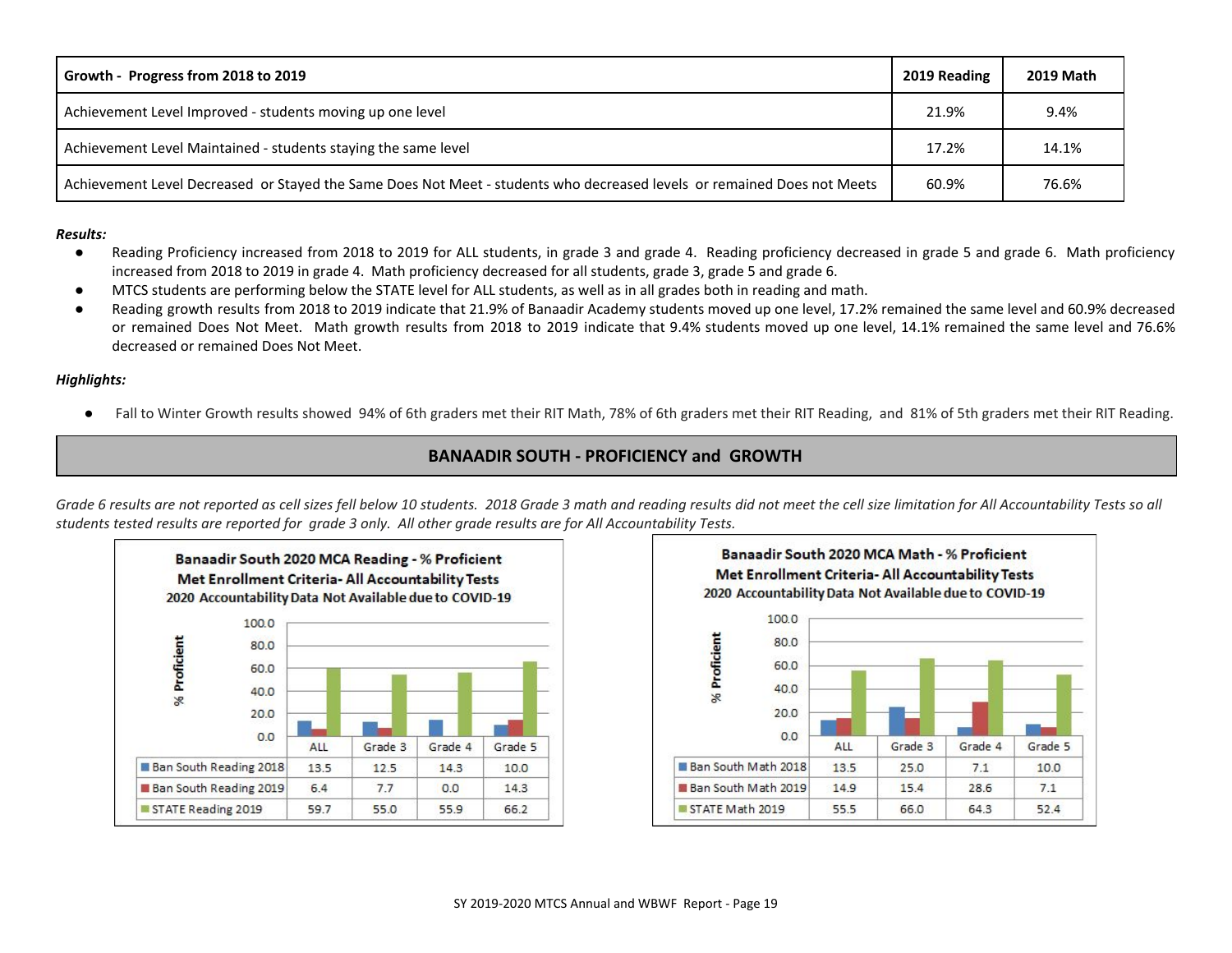| Growth - Progress from 2018 to 2019                                                                                     | 2019 Reading | 2019<br><b>Math</b> |
|-------------------------------------------------------------------------------------------------------------------------|--------------|---------------------|
| Achievement Level Improved - students moving up one level                                                               | 15.6%        | 28.1%               |
| Achievement Level Maintained - students staying the same level                                                          | 9.4%         | 9.4%                |
| Achievement Level Decreased or Stayed the Same Does Not Meet - students who decreased levels or remained Does not Meets | 75.0%        | 62.5%               |

#### *Results:*

- Reading Proficiency increased from 2018 to 2019 in grade 5. Reading proficiency decreased for ALL students, grade 3 and grade 4. Math proficiency increased from 2018 to 2019 for ALL students and grade 4. Math proficiency decreased in grade 3 and grade 5.
- MTCS students are performing below the STATE level for ALL students, as well as in all grades both in reading and math.
- Reading growth results from 2018 to 2019 indicate that 15.6% of students moved up one level, 9.4% remained the same level and 75.0% decreased or remained Does Not Meet. Math growth results indicate 28.1% students moved up one level, 9.4% remained the same and 62.5% decreased or remained Does Not Meet.

#### *Highlights:*

● 75% of students who completed the Fall and Winter NWEA map test made their growth goal. Students participated in an after school program which allowed them to work on reading and math skills. During distance learning student attendance remained high, with over 90% of students attending on a daily basis.

# **MN CONNECTIONS ACADEMY - PROFICIENCY and GRADUATION**

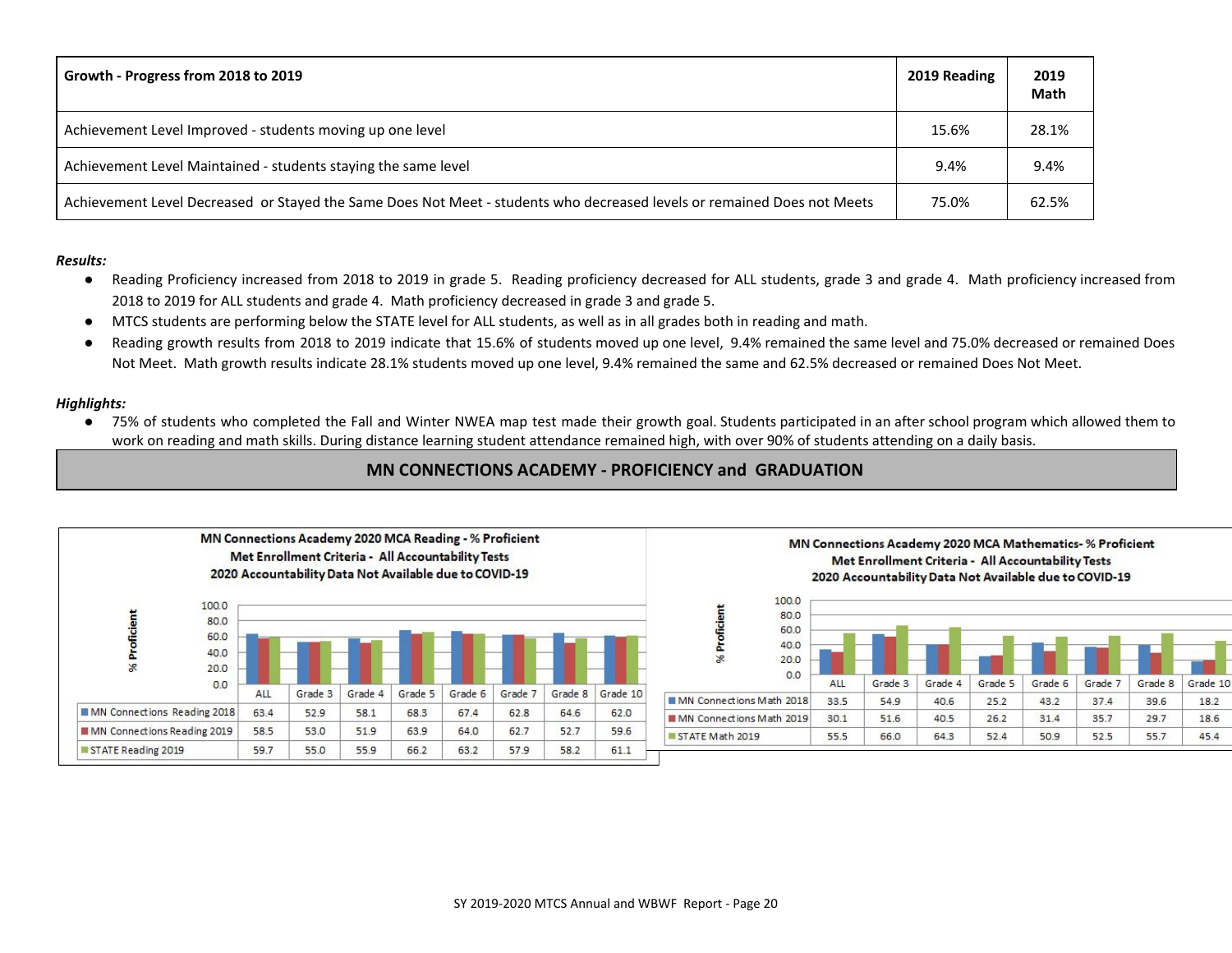#### **Growth - Based on 4-year Graduation Rates**

*Note: Graduation Rates are reported one year behind so the 2020 rates will be reported in January 2021.*

| <b>MN Connections 4-Year Graduation</b><br><b>Rate 2019</b> | 75.5% | <b>Goal for the</b><br><b>State is 90.0%.</b><br>State 2019 rate<br>was 83.7% |
|-------------------------------------------------------------|-------|-------------------------------------------------------------------------------|
| <b>MN Connections 4-Year Graduation</b><br><b>Rate 2018</b> | 63.9% |                                                                               |

*Results:*

- Reading Proficiency increased from 2018 to 2019 in grade 3. Reading proficiency decreased for all students, grade 4, grade 5, grade 6, grade 7, grade 8, and grade 10.
- Math proficiency increased from 2018 to 2019 in grade 5 and grade 10. Math proficiency decreased from 2018 to 2019 for all students, grade 3, grade 4, grade 6, grade 7, and grade 8.
- The 2019 four year graduation rate increased from 2018 by 11.6% % to 75.5%. This is below the State goal of 90.0%.

#### **MN VIRTUAL SCHOOL - PROFICIENCY and GRADUATION**

The Reading and Math results for MN Virtual School are reported for all students tested instead of those only meeting the enrollment criteria because cell sizes fell below the *required 10 students.*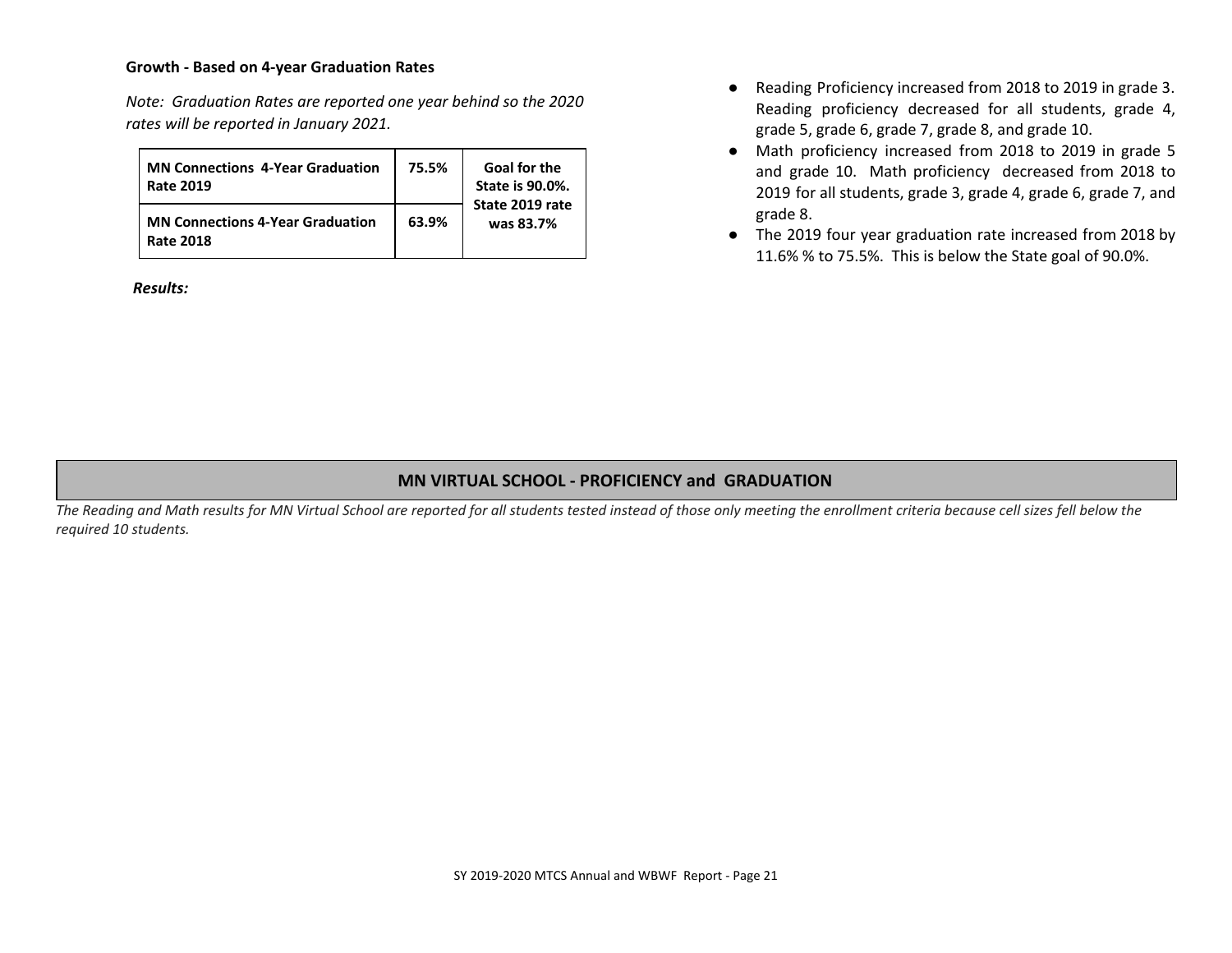

Growth - Based on 4-year Graduation Rates Note: Graduation Rates are reported one year behind so the 2020 rates will be reported in January 2021.

| MN Virtual 4-Year Graduation Rate 2019 | 22.6% | Goal for the State is 90.0%. State 2019 rate was 83.7% |
|----------------------------------------|-------|--------------------------------------------------------|
| MN Virtual 4-Year Graduation Rate 2018 | 23.8% |                                                        |

#### *Results:*

- The results reported in the charts are for All Students tested. Cell sizes fell below required 10 students to report for accountability purposes.
- Reading Proficiency increased from 2018 to 2019 in grade 7 while proficiency decreased for All students and in grade 8 and 10. Math proficiency increased from 2018 to 2019 in grade 7 and in grade 11 while proficiency decreased for All students and in grade 8.
- The 2019 four year graduation rate decreased from 2018 by 1.2% to 22.6%. This is short of the State Goal of 90.0%.

Highlights: Launched a fully-online SEL program offered to all MTCS students called EmpowerU that focused on helping students improve not only their school performance but their social and emotional supports as well. Added 6th grade to our grade range, along with implementing a fully synchronous model for all of our middle school (6-8) courses and direct live instruction for all middle school core courses with their core teachers.

# **MTS ELEMENTARY - PROFICIENCY and GROWTH**

2019 Grade 4 math and reading results are not reported because cell sizes fell below the required 10 students for all students tested and those meeting the enrollment criteria.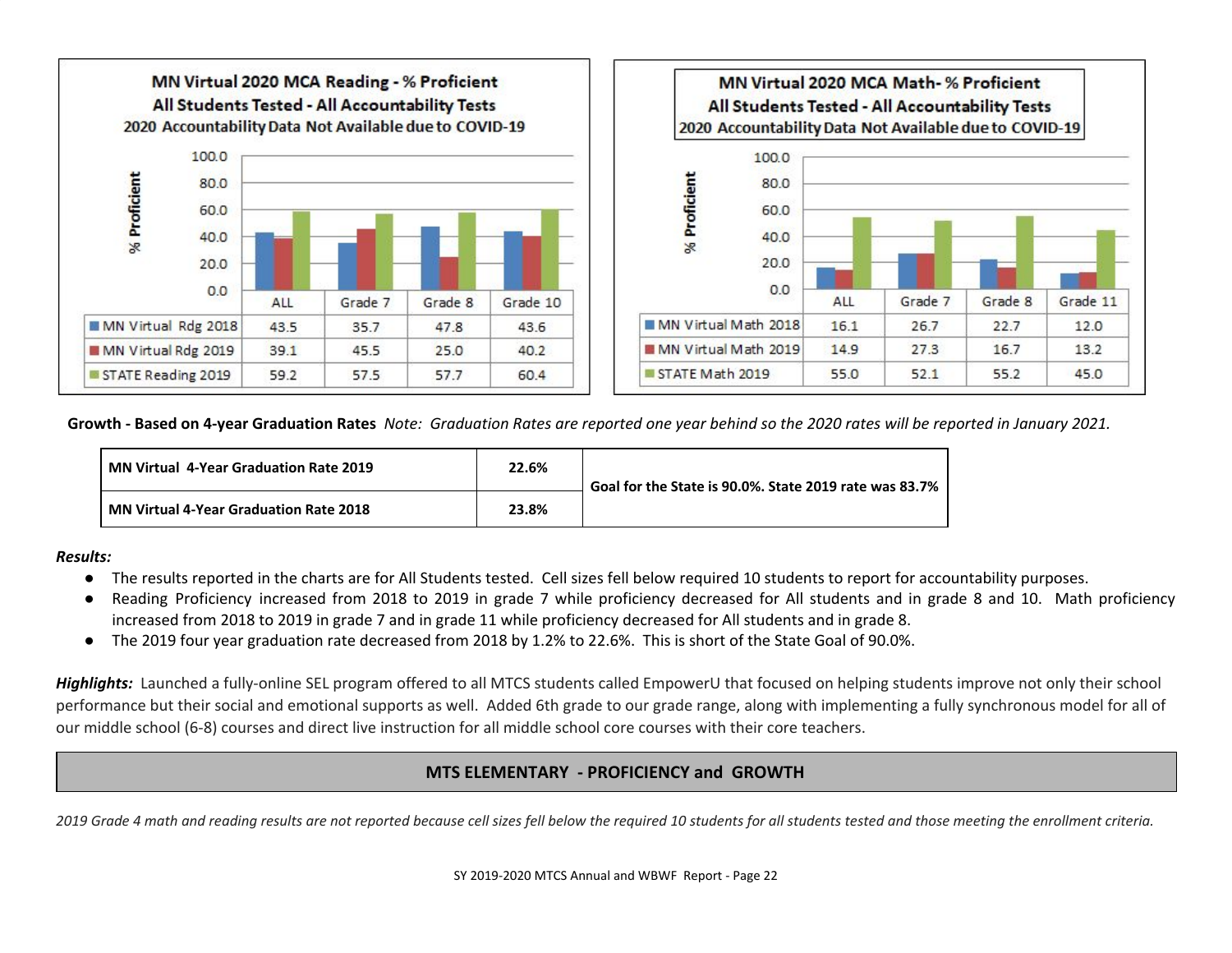

| Growth - Progress from 2018 to 2019                                                                              | 2019 Reading | <b>2019 Math</b> |
|------------------------------------------------------------------------------------------------------------------|--------------|------------------|
| Achievement Level Improved - students moving up one level                                                        | 31.7%        | 18.4%            |
| Achievement Level Maintained - students staying the same level                                                   | 17.1%        | 13.2%            |
| Achievement Level Decreased or Stayed the Same Does Not Meet - students who decreased or remained does not meets | 51.2%        | 68.4%            |

#### *Results:*

- Reading Proficiency increased from 2018 to 2019 for all groups. Math proficiency increased from 2018 to 2019 in all groups except grade 6.
- Students performed below the STATE level for ALL students, as well as in all grades both in reading and math.
- Reading growth results from 2018 to 2019 indicate that 31.7% students moved up one level, 17.1% remained the same level and 51.2% decreased or remained Does Not Meet. Math growth results indicate that 18.4% students moved up one level, 13.2% remained the same level, and 68.4% decreased or remained Does Not Meet.

#### *Highlights:*

- September 20<sup>th</sup> Peace Site Dedication: International Peace Site students, staff, family members, Color Guard from JROTC, MTS Secondary students and Superintendent came together for this momentous event. MTS Elementary committed to the five peace actions including SEEK peace within yourself and others, REACH out in service, PROTECT the environment,. RESPECT diversity, and BE a responsible citizen of the world.
- 5<sup>th</sup> and 6<sup>th</sup> graders to BizTown where in-class learning aligns to a visit to a simulated town allowing students to connect what they learn in school to the real world.

# **MTS HIGH SCHOOL - PROFICIENCY and GRADUATION**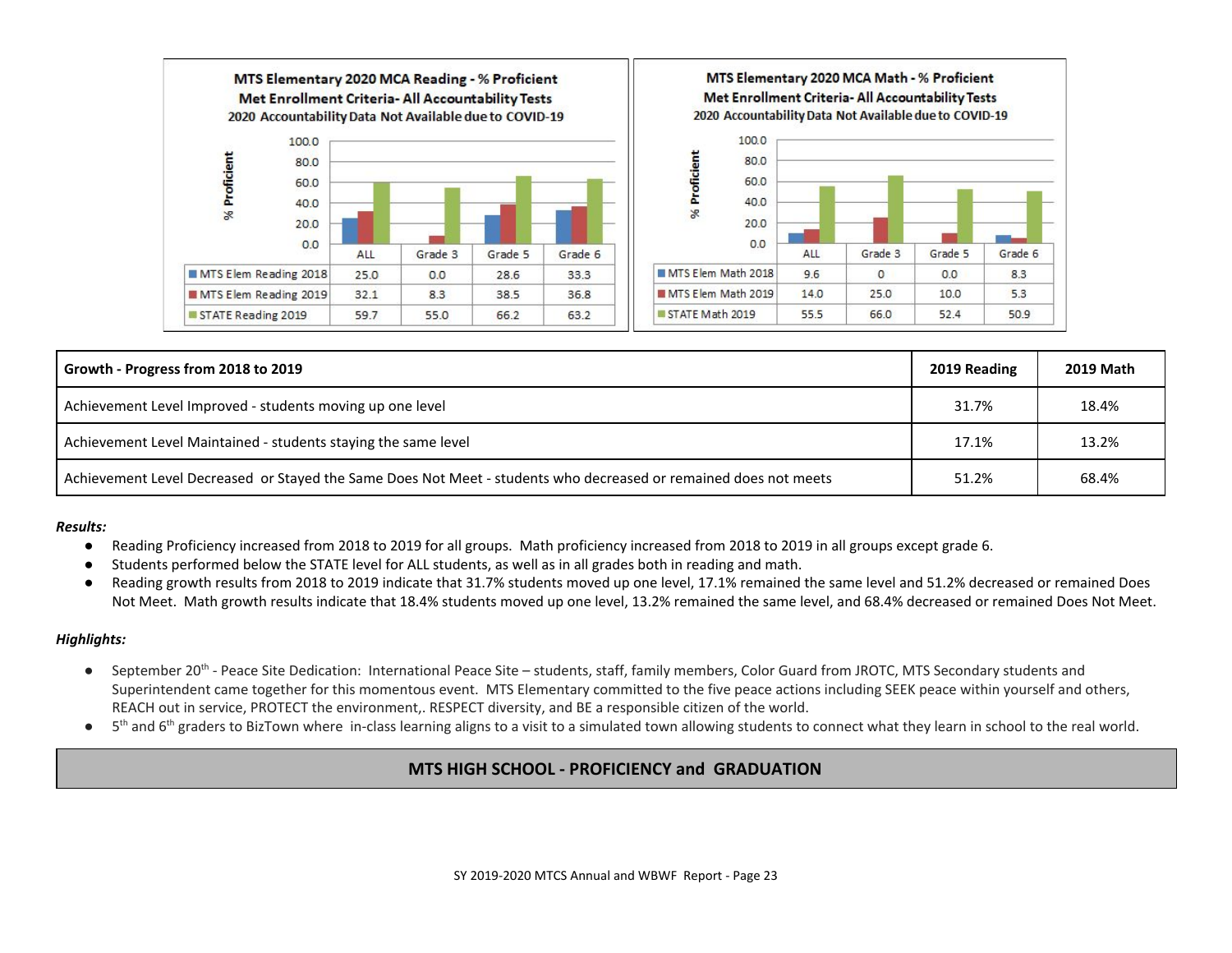

Growth - Based on 4-year Graduation Rates - Note: Graduation Rates are reported one year behind so the 2020 rates will be reported in January 2021.

| MTS High School 4-Year Graduation Rate 2019 | 56.4% | Goal for the State is 90.0%.<br><b>State 2019 rate was 83.7%</b> |  |
|---------------------------------------------|-------|------------------------------------------------------------------|--|
| MTS High School 4-Year Graduation Rate 2018 | 50.0% |                                                                  |  |

#### *Results:*

- Reading Proficiency increased from 2018 to 2019 in grade 7 and grade 8. Reading proficiency decreased for ALL students and in grade 10. Math proficiency increased from 2018 to 2019 for ALL students, in grade 7, grade 8, and grade 11.
- MTCS students are performing below the STATE level for ALL students, as well as in all grades both in reading and math.
- The 2019 four year graduation rate increased from 2018 by 6.4% to 56.4%. This is short of the State goal of 90.0%.

**Highlights**: 74% of 12th grade math students at MTS Secondary scored average or higher as compared to peers nationally on winter NWEA testing. In general, MTS Secondary students scored best in Algebra and Vocabulary portions of winter SY20 NWEA testing.

# **P.E.A.S.E. - PROFICIENCY and GRADUATION**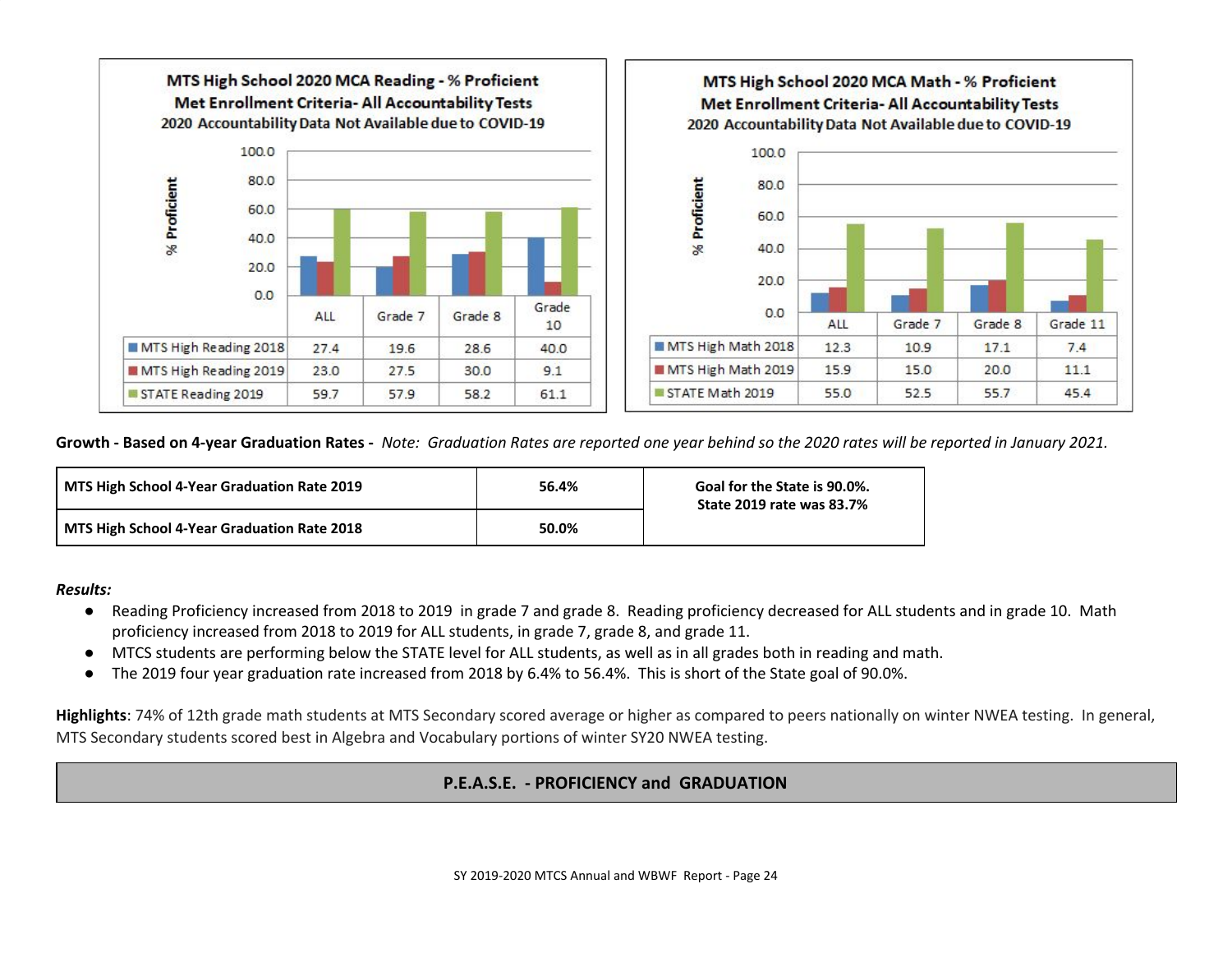**Reading and Math:**

● Proficiency Data in math and reading are not available because cell sizes fell below the required 10 students for all students tested and those meeting the enrollment criteria.

Growth - Based on 4-year Graduation Rates Note: Graduation Rates are reported one year behind so the 2020 rates will be reported in January 2021.

| MTS Pease Academy 4-Year Graduation Rate 2019 | 62.5% | Goal for the State is 90.0%. State 2019 rate was 83.7% |
|-----------------------------------------------|-------|--------------------------------------------------------|
| MTS Pease Academy 4-Year Graduation Rate 2018 | 50.0% |                                                        |

#### *Results:*

● The 2019 four year graduation rate increased from 2018 by 12.5. This is short of the State goal of 90.0%.

#### *Highlights:*

- P.E.A.S.E. Academy graduated 12 students on June 3, 2020. Two more students completed their course work needed for graduation through a summer school program and graduated September 8, 2020.
- P.E.A.S.E. had 57 students come through their doors throughout the year. Fifty-one percent of those students experienced continued abstinence without a recurrence of use. Of those who did experience a use, 32% were able to stabilize with the support provided by the school & community and continue their education without interruption. For the 21% of those who experienced a recurrence of use, the school successfully worked with the families so the child was able to receive additional medical attention and return to P.E.A.S.E. once completed.

# **DISTRICT and SCHOOL CONTINUOUS ATTENDANCE**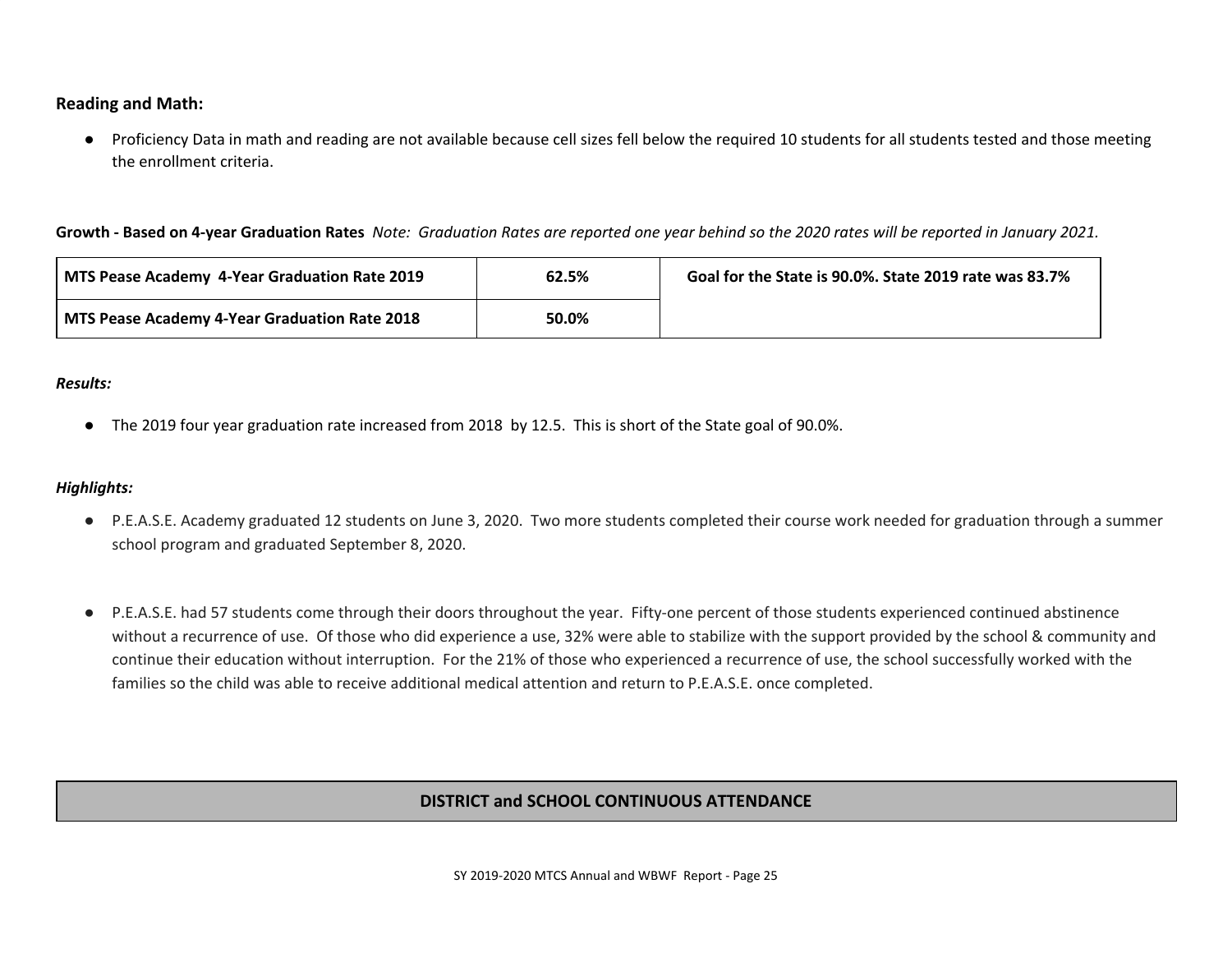**Consistent Attendance: Attending more than 90%**

**Chronic Absenteeism: Not attending 10% or more**

**All absences, whether excused or unexcused, count as NOT attending.**

**School related activities such as field trips and extra-curricular activities count as attending.**

Student B

attending

Student A Attends 94% of the time Attends 75% of the time Considered consistently Considered chronically absent

**Data is reported one year behind. Ex. 2020 data is from the 2019 school year.**

|                                    | 2020 (from prior year)<br><b>All Students</b> | 2019 (from prior year)<br><b>All Students</b> | 2018 (from prior year)<br><b>All Students</b> |
|------------------------------------|-----------------------------------------------|-----------------------------------------------|-----------------------------------------------|
| <b>MTCS District (all schools)</b> | 78.9%                                         | 79.8%                                         | 76.8%                                         |
| <b>Banaadir Academy</b>            | 98.1%                                         | 100.0%                                        | 100.0%                                        |
| <b>Banaadir South</b>              | 94.7%                                         | 100.0%                                        | 100.0%                                        |
| <b>MTS Elementary</b>              | 100.0%                                        | 100.0%                                        | 100.0%                                        |
| <b>MTS High</b>                    | 41.6%                                         | 69.2%                                         | 56.3%                                         |
| <b>MTS PEASE Academy</b>           | 70.8%                                         | 77.8%                                         | 83.8%                                         |
| <b>MN Connections</b>              | 84.6%                                         | 82.0%                                         | 79.5%                                         |
| <b>MN Virtual</b>                  | 50.3%                                         | 45.2%                                         | 38.6%                                         |

# **MN TRANSITIONS CHARTER SCHOOLS - SCIENCE**